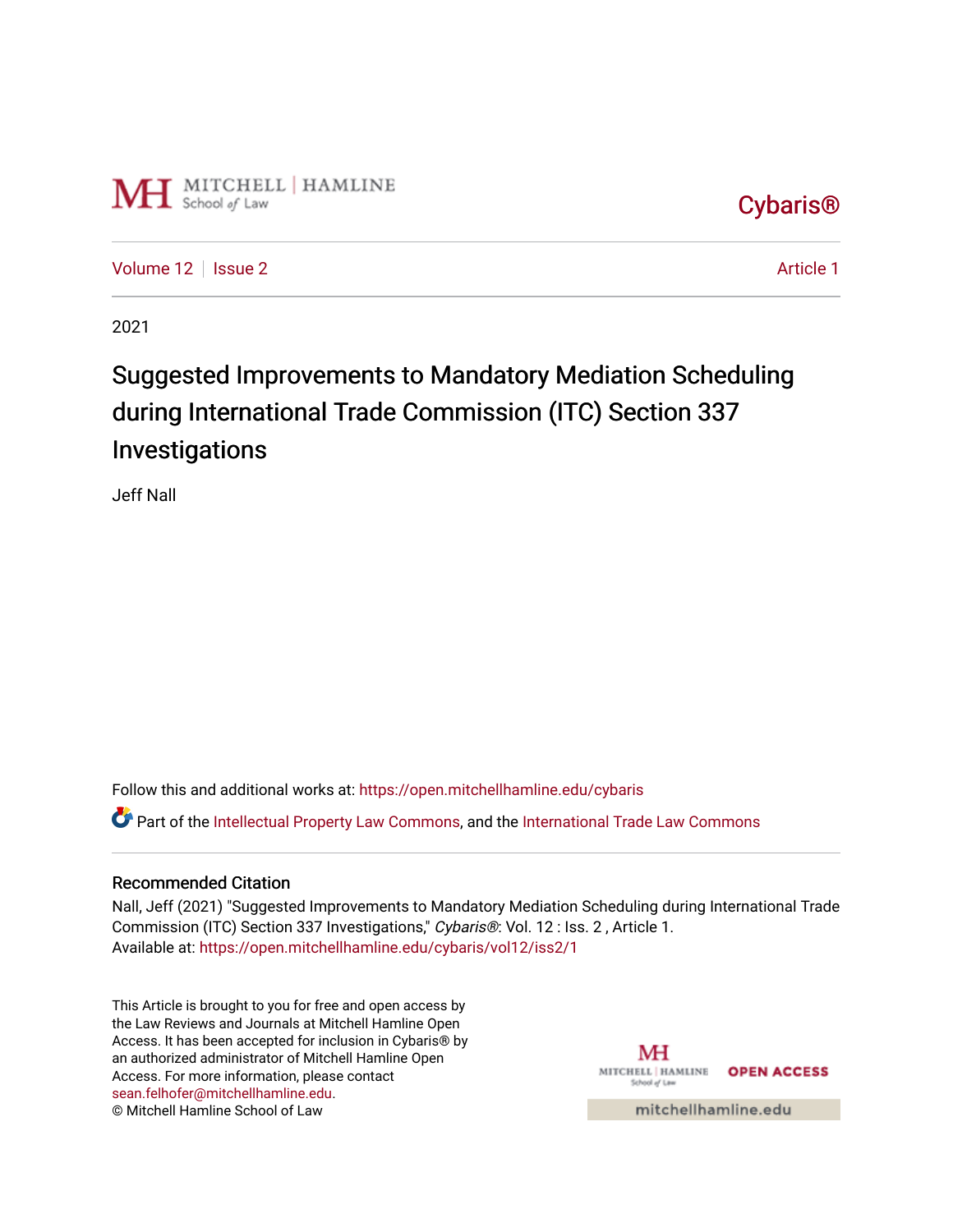#### **Suggested Improvements to Mandatory Mediation Scheduling during International Trade Commission (ITC) section 337 Investigations**

#### **By Jeff Nall[1](#page-1-0)**

### **Contents**

| $\mathbf{I}$ . |                                                                                           |  |
|----------------|-------------------------------------------------------------------------------------------|--|
|                | How does the United States government International Trade Commission (ITC) enable         |  |
| $\Pi$          | II. HOW IS ITC BEING USED TO EXPLOIT PRO-PLAINTIFF LICENSING                              |  |
|                | III. HOW IS AN ITC SECTION 337 INVESTIGATION DIFFERENT THAN TRADITIONAL                   |  |
|                | Parallel Litigation Proceedings Related to ITC Section 337 Investigation and Timelines    |  |
|                | IV. IV. HOW IS ITC BEING USED TO EXPLOIT PRO-PLAINTIFF LICENSING                          |  |
|                |                                                                                           |  |
|                | VI. IMPROVEMENTS TO ITC MEDIATION PROCESS THAT MAY YIELD MORE                             |  |
|                | The Importance of the <i>Markman</i> Hearing within ITC section 337 Investigations, as it |  |
|                |                                                                                           |  |
|                |                                                                                           |  |

<span id="page-1-0"></span> 1 This author is a December 2020 graduate of Mitchell Hamline School of Law. His biographical information can be found on LinkedIn at: https://www.linkedin.com/in/jeffnall.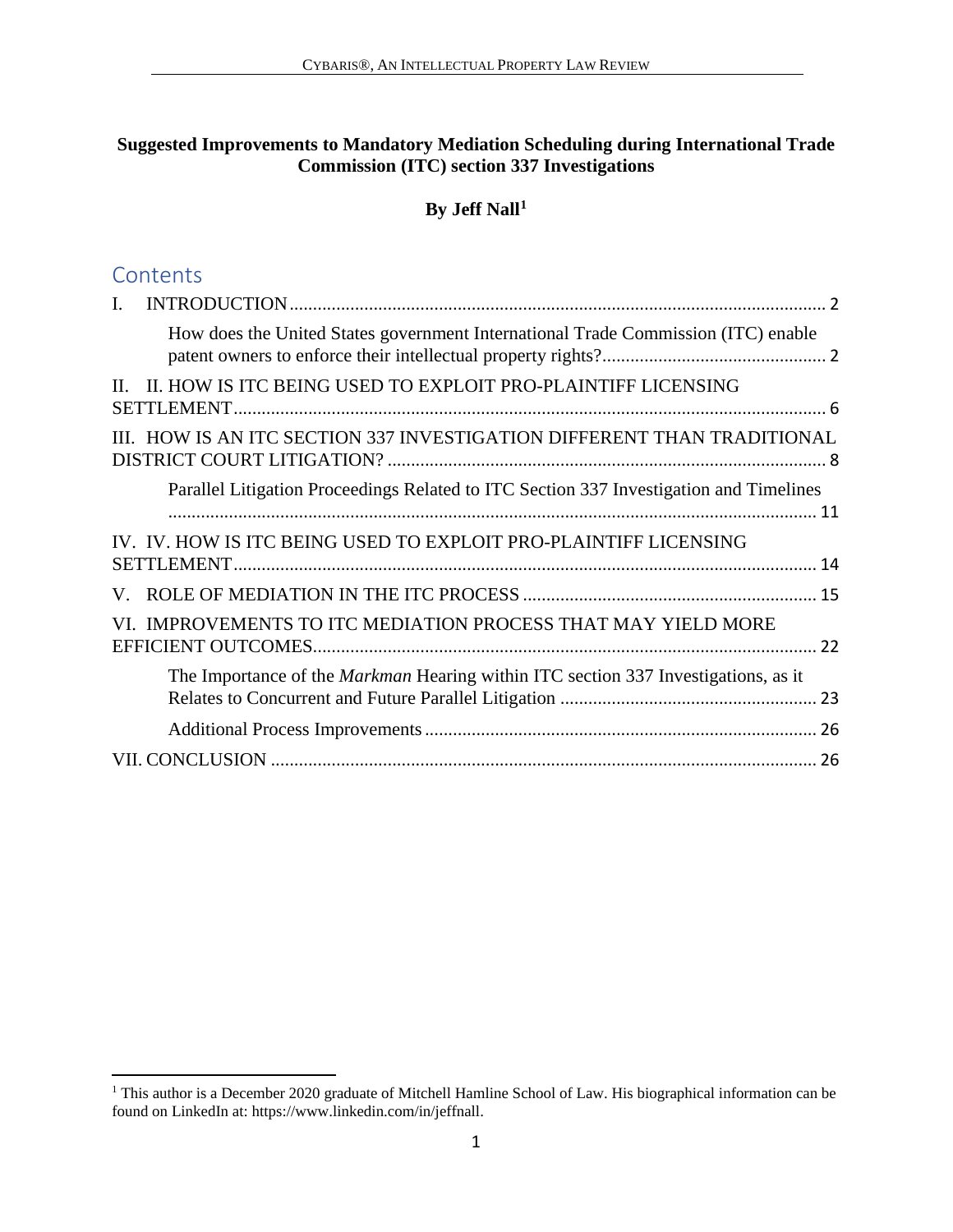#### <span id="page-2-0"></span>I. INTRODUCTION

This paper explores the role of mediation within the United States International Trade Commission ("ITC") investigations relating to complainant intellectual property right assertions against respondents, and opportunities for improvement to the process. Primary research was done through interviews conducted individually with three mediators registered with the ITC and recommended by the ITC for their mediation program. The intent of the interviews was to capture best practices. Further, this paper compares intellectual property litigation systems within the United States and explores recent changes that enhance uniformity between systems that places even more importance on the role of mediation within ITC 337 investigations in settling intellectual property disputes between corporations.

### <span id="page-2-1"></span>**How does the United States government International Trade Commission (ITC) enable patent owners to enforce their intellectual property rights?**

Each year goods, worth billions of dollars, are seized at the U.S. border by U.S. Customs and Border Protection ("Customs") enforcing general exclusion orders (GEOs), issued by the ITC, intended to keep infringing goods out of the country.[2](#page-2-2) The United States International Trade Commission, originally founded as the "Tariff Commission", was created as an Executive Agency in 1916.<sup>[3](#page-2-3)</sup> The ITC serves as the "Nation's major source of information about international trade."<sup>[4](#page-2-4)</sup> The ITC is an "an independent agency dedicated to the conduct of factual and objective economic research in the areas of international trade and economics."[5](#page-2-5) In recent years "customs duties have accounted for only 1 or 2 percent of the Federal Government's total income"[6](#page-2-6) which places more

<span id="page-2-2"></span><sup>2</sup> *See* Sarah R. Rajec, *Patents Absent Adversaries*, 81 BROOK. L. REV. 1073, 1076 (2016) (citing statistic that "in 2013, Customs seized \$ 1.7 billion worth of goods for intellectual property rights violations").

<span id="page-2-3"></span><sup>&</sup>lt;sup>3</sup> About the USITC, UNITED STATES INT'L TRADE COMM'N, [https://www.usitc.gov/press\\_room/about\\_usitc.htm](https://www.usitc.gov/press_room/about_usitc.htm) (last visited Apr. 17, 2020).

<span id="page-2-4"></span><sup>4</sup> John M. Dobson, *Two Centuries of Tariffs, The Background and Emergence of the U.S. International Trade Commission*, UNITED STATES INT'L TRADE COMM'N 1, 132 (1976),

https://www.usitc.gov/publications/other/pub0000.pdf.<br>5 Id. at 1.

<span id="page-2-5"></span>

<span id="page-2-6"></span><sup>&</sup>lt;sup>6</sup> *Id.* at 2.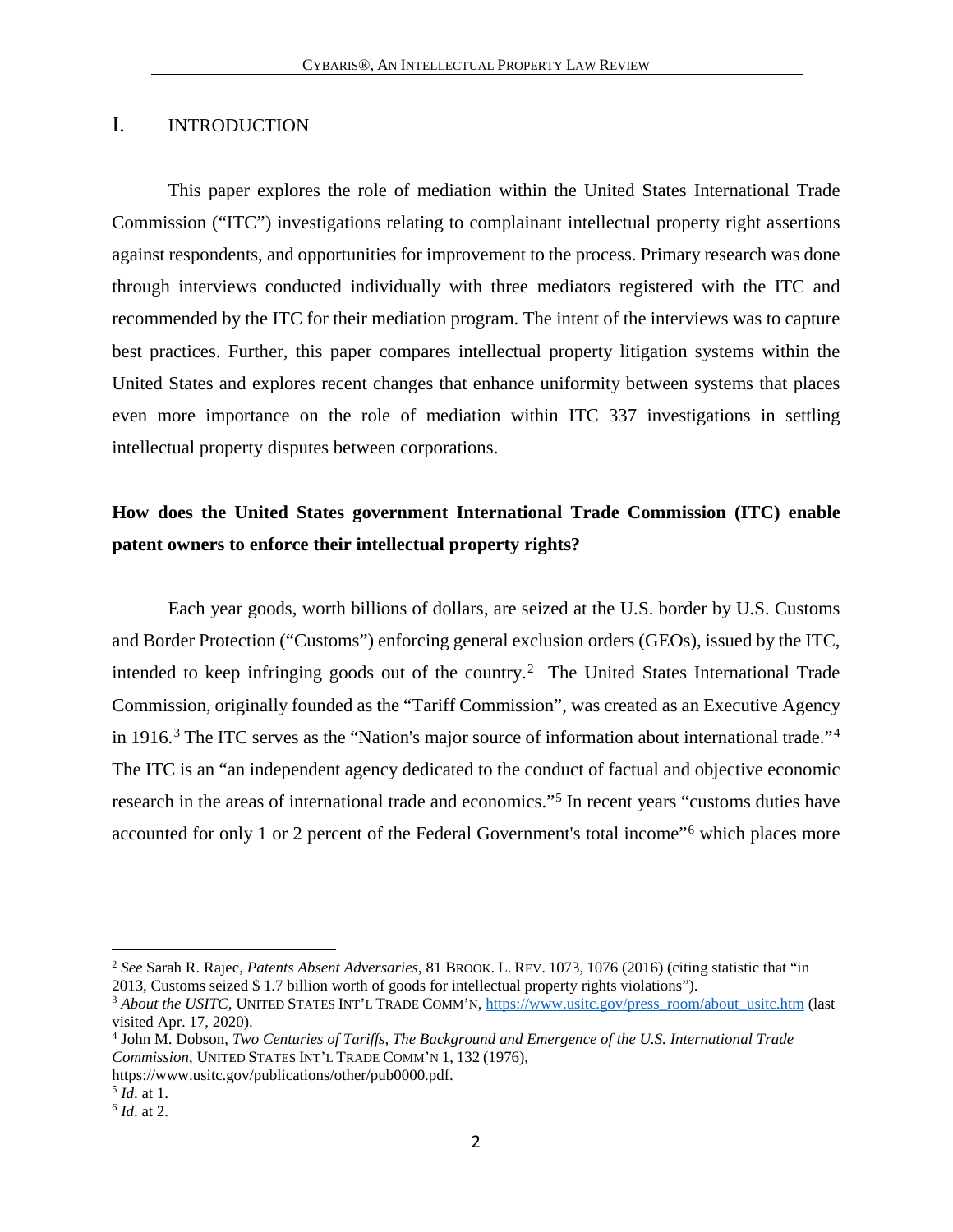emphasis on the role of customs to "prevent or restrict the importation of certain goods from abroad" that are not in compliance with U.S. trade policy to protect domestic industries.[7](#page-3-0)

The mission of the ITC is to "investigate and make determinations in proceedings involving imports claimed to injure a domestic industry or violate U.S. intellectual property rights; provide independent analysis and information on tariffs, trade and competitiveness; and maintain the U.S. tariff schedule."[8](#page-3-1) The importation of goods that infringe U.S. intellectual property rights is one type of unfair trade that businesses may use as a basis for filing a complaint with the ITC.<sup>[9](#page-3-2)</sup>

The International Trade Commission ("ITC"), under section 337 of the Tariff Act of 1930,<sup>[10](#page-3-3)</sup> may conduct investigations that involve claims regarding intellectual property rights, including allegations of patent infringement, trademark infringement under the Lanham Act, registered copyright infringement under the Copyright Act, or allegations of unfair competition from trade secret violation the by manufacturers of imported goods.<sup>11</sup> Over 80% of investigations conducted by the ITC relate to assertions of patent claim infringement.[12](#page-3-5) ITC, section 337, proceedings are an administrative process intended to protect the intellectual property rights of domestic manufacturers against importation of foreign products that may infringe patents of the domestic manufacturer.<sup>13</sup> The domestic manufacturer first files a complaint with the ITC and becomes the "Complainant."<sup>14</sup> In the complaint the complainant names potential infringers who as defendants become the "Respondents" within the ITC proceeding.[15](#page-3-8) There is no jury involved in the decision for the investigation, the finding of the investigation and the civil rules of procedure are administered by an Administrative Law Judge (ALJ) for the case.[16](#page-3-9)

 $\overline{a}$ 

<span id="page-3-1"></span><span id="page-3-0"></span><sup>&</sup>lt;sup>7</sup> *Id.*<br><sup>8</sup> *About the USITC*, UNITED STATES INT'L TRADE COMM'N, [https://www.usitc.gov/press\\_room/about\\_usitc.htm](https://www.usitc.gov/press_room/about_usitc.htm) (last visited April 17, 2020).

<sup>&</sup>lt;sup>9</sup> 19 U.S.C. § 1337 (1994).

<span id="page-3-5"></span>

<span id="page-3-4"></span><span id="page-3-3"></span><span id="page-3-2"></span><sup>&</sup>lt;sup>10</sup> *See* 19 U.S.C. § 1337(a)(1)(B).<br><sup>11</sup> *See* 19 U.S.C. § 1337(a)(1)(A)–(C).<br><sup>12</sup> *See* 2019 year data, *Section 337 Statistics: Types of Unfair Acts Alleged in Active Investigations, Fy 2006-FY 2015,* UNITED STATES INT'L TRADE COMM'N,

[https://www.usitc.gov/intellectual\\_property/337\\_statistics\\_types\\_unfair\\_acts\\_alleged\\_active.htm](https://www.usitc.gov/intellectual_property/337_statistics_types_unfair_acts_alleged_active.htm) (last visited Dec. 4, 2019).<br><sup>13</sup> See 19 U.S.C. § 1337.

<span id="page-3-6"></span>

<span id="page-3-7"></span><sup>&</sup>lt;sup>14</sup> See 19 C.F.R. § 210.12 (1994).<br><sup>15</sup> See 19 C.F.R. § 210.13(a) (1994) (stating that respondents have 20 days to file a response to the complaint).<br><sup>16</sup> See USITC, Section 337 Mediation Program Ninth Update, 4837 COMMI

<span id="page-3-9"></span><span id="page-3-8"></span>https://www.usitc.gov/intellectual\_property/documents/pub4837\_mediation\_brochure\_10\_18\_2018.pdf.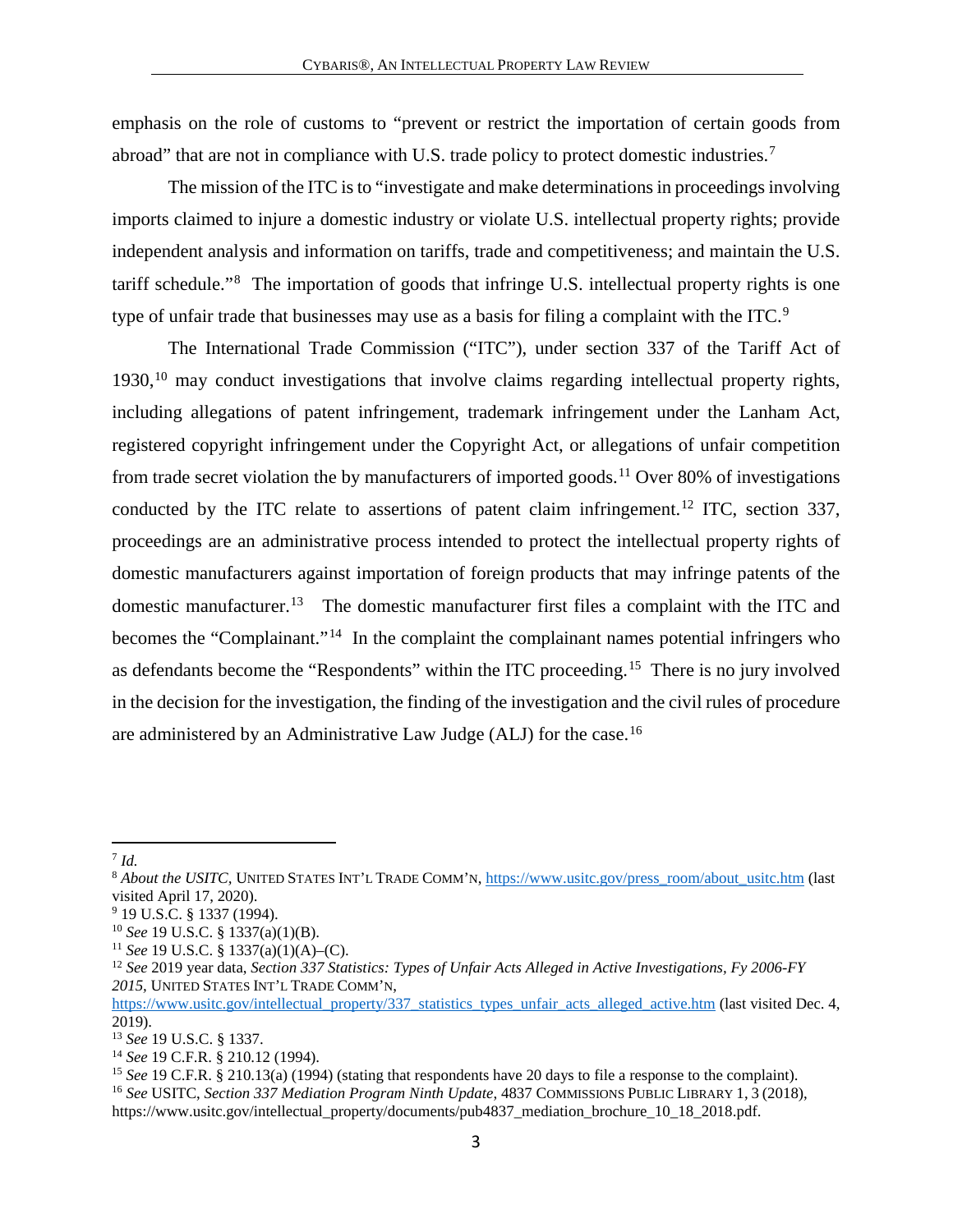A complainant may bring charges against any importing business to the U.S. ITC. If the ITC investigation finds in favor of the plaintiff, the remedy is to issue an exclusion order to block import of the products claimed to infringe the plaintiff's intellectual property.[17](#page-4-0)

The investigation is on an expedited timeline, typically finished within an average of 14 months from filing of the complaint,  $18$  in contrast to a typical patent litigation procedure in the federal district court that may take several years.<sup>[19](#page-4-2)</sup>

Prosecuting and defending litigation within the ITC investigation process is very expensive, often due to the complexity of discovery and time spent developing non-infringement and invalidity arguments. Few law firms specialize in ITC litigation cases, and once named as a respondent, litigation costs may be well over one million dollars per respondent.<sup>[20](#page-4-3)</sup> The cost of not participating within the process is an immediate importation ban on all claimed infringing product, unless a license with the complainant is taken.

The ITC has sought to eliminate the capability of 'patent trolls' from exploiting the section 337 investigation process to generate licensing revenue. The ITC has introduced rules that a complaint may only be submitted by a party that can claim a domestic presence, either through domestic manufacturing, domestic headquarters, or licensing to domestic manufactures (as may be the case for a university).  $21$ 

The ITC finds in favor of the complainant in 77% of cases,  $22$  as compared to litigation of patents in federal district courts, shown in figure 1.0, with only a 30-40% win rate for plaintiffs.<sup>[23](#page-4-6)</sup> Therefore, an ITC investigation essentially doubles the likelihood of success for a plaintiff to prevail in patent litigation.

<span id="page-4-0"></span>*<sup>17</sup> Id.* at 4.

<span id="page-4-1"></span><sup>18</sup> *See* 2019 data, *Section 337 Statistics: Average Length of Investigations*, UNITED STATES INT'L TRADE COMM'N, [https://www.usitc.gov/intellectual\\_property/337\\_statistics\\_average\\_length\\_investigations.htm,](https://www.usitc.gov/intellectual_property/337_statistics_average_length_investigations.htm) (last visited Dec. 4, 2019).

<span id="page-4-2"></span><sup>&</sup>lt;sup>19</sup> See Todd R. Walters, Attorney, Cleveland Intellectual Prop. Law Ass'n, Presentation at Cleveland Marriott Downtown: Successfully Managing AIA Proceedings in the Thicket of Fed. Litig. (Oct. 24, 2019) at 24. <sup>20</sup> *Id.* at 10.

<span id="page-4-5"></span><span id="page-4-4"></span><span id="page-4-3"></span><sup>&</sup>lt;sup>21</sup> *See* 19 U.S.C. § 1337(a)(2).<br><sup>22</sup> *See* 2018-2019 data, *Section 337 Statistics: Number Cases In Which Violations Is Found /YR, UNITED STATES* INT'L TRADE COMM'N,

https://www.usitc.gov/intellectual\_property/337\_statistics\_number\_cases\_which\_violation.htm, (last visited Dec. 4, 2019).

<span id="page-4-6"></span><sup>23</sup> *See* Matthew D. Henry, John L. Turner, *Across Five Eras: Patent Validity and Infringement Rates in U.S. Courts, 1929-2006*, 13 J. EMPIRICAL LEGAL STUDIES 454, 454 (2006).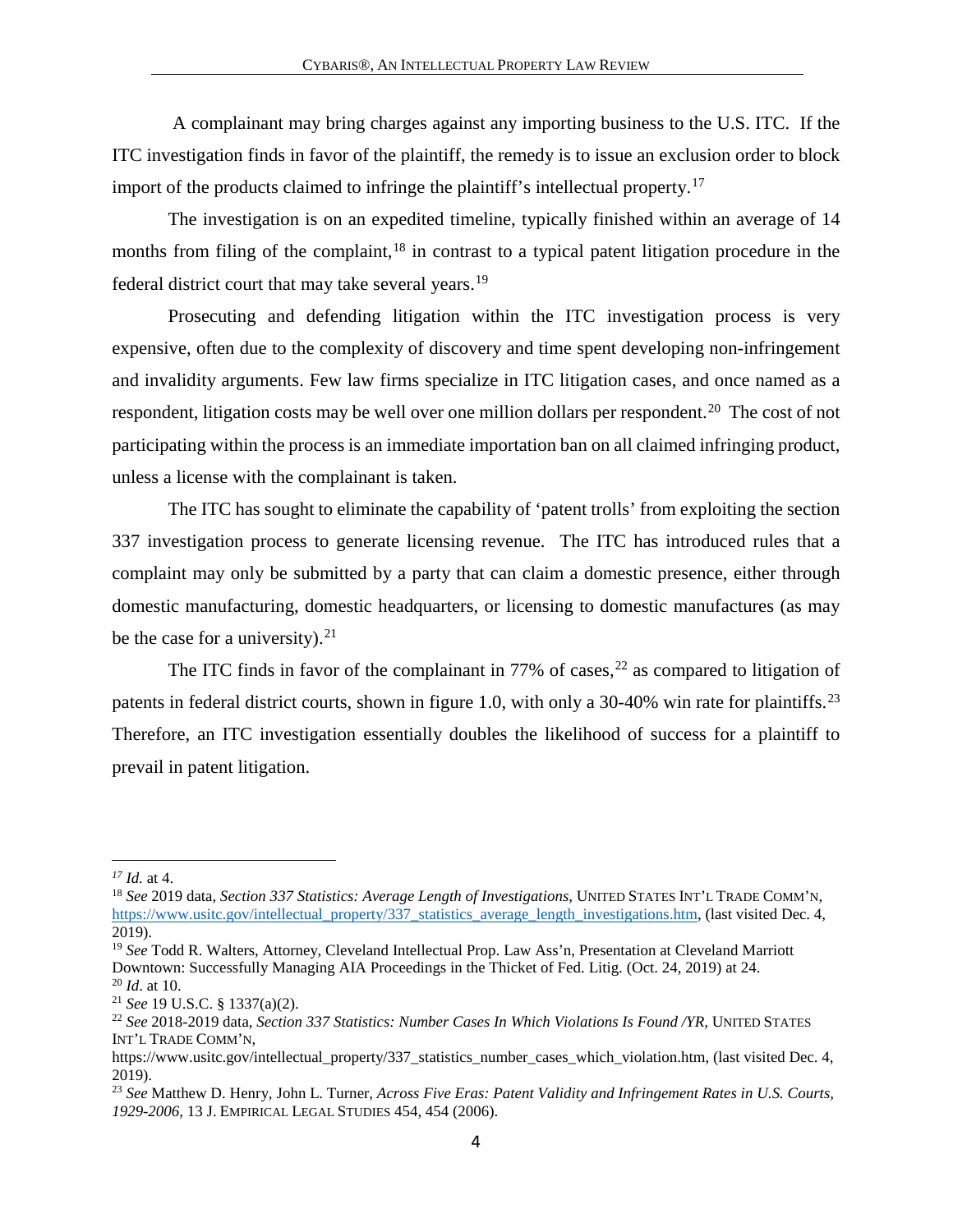

**Figure 1.0 Plaintiff "Win rates" in district court patent litigation from 1929-2006[24](#page-5-0)**

The ITC process is prescribed with a one-day required Mediation step occurring after discovery processes and submittal of prior art with analysis. Any further time spent in Mediation process greater than one day is not allowed to affect the original investigation timeline.[25](#page-5-1)

The complainant in section 337 investigations with the ITC has unequal power in comparison to the respondents. Recent ITC section 337 cases are being used as an alternate route for litigation than district court, and with a higher probability of success, for small businesses to leverage the process against businesses with a larger domestic presence to force licensing agreements that increase the value of the plaintiff's patent portfolios.<sup>[26](#page-5-2)</sup> Further, within an ITC section 337 investigation, there is no remedy for the defendant (respondent) to recover costs if plaintiff is unsuccessful in their case. Also, potential plaintiffs may consider the costs of a multiyear litigation and accept the increased cost of a compressed ITC investigation, with a much higher rate of success.

Upon filing a claim, the investigation is started.<sup>[27](#page-5-3)</sup> However, the Mediation step does not occur until both Plaintiff and Defendant may have already spent well over half of their litigation costs for the investigation. There is little incentive to find settlement, as by this point within the

<span id="page-5-0"></span> $^{24}$  *Id.* 

<span id="page-5-1"></span><sup>&</sup>lt;sup>25</sup> *See* USITC, *Section 337 Mediation Program Ninth Update*, 4837 COMMISSIONS PUBLIC LIBRARY 1, 5 (2018), https://www.usitc.gov/intellectual property/documents/pub4837 mediation brochure 10 18 2018.pdf.

<span id="page-5-2"></span><sup>&</sup>lt;sup>26</sup> Bill Watson, *ITC Receives New "Trade" Complaint from Foreign Licensing Company*, ITC POLICY PROJECT NEWSLETTER (May 31, 2019), [https://www.itcpolicy.com/blog/2019/5/31/itc-receives-new-trade-complaint-from](https://www.itcpolicy.com/blog/2019/5/31/itc-receives-new-trade-complaint-from-foreign-licensing-company)[foreign-licensing-company.](https://www.itcpolicy.com/blog/2019/5/31/itc-receives-new-trade-complaint-from-foreign-licensing-company) 27 *See* USITC, *Section 337 Mediation Program Ninth Update*, 4837 COMMISSIONS PUBLIC LIBRARY 1, <sup>4</sup> (2018),

<span id="page-5-3"></span>[https://www.usitc.gov/intellectual\\_property/documents/pub4837\\_mediation\\_brochure\\_10\\_18\\_2018.pdf.](https://www.usitc.gov/intellectual_property/documents/pub4837_mediation_brochure_10_18_2018.pdf)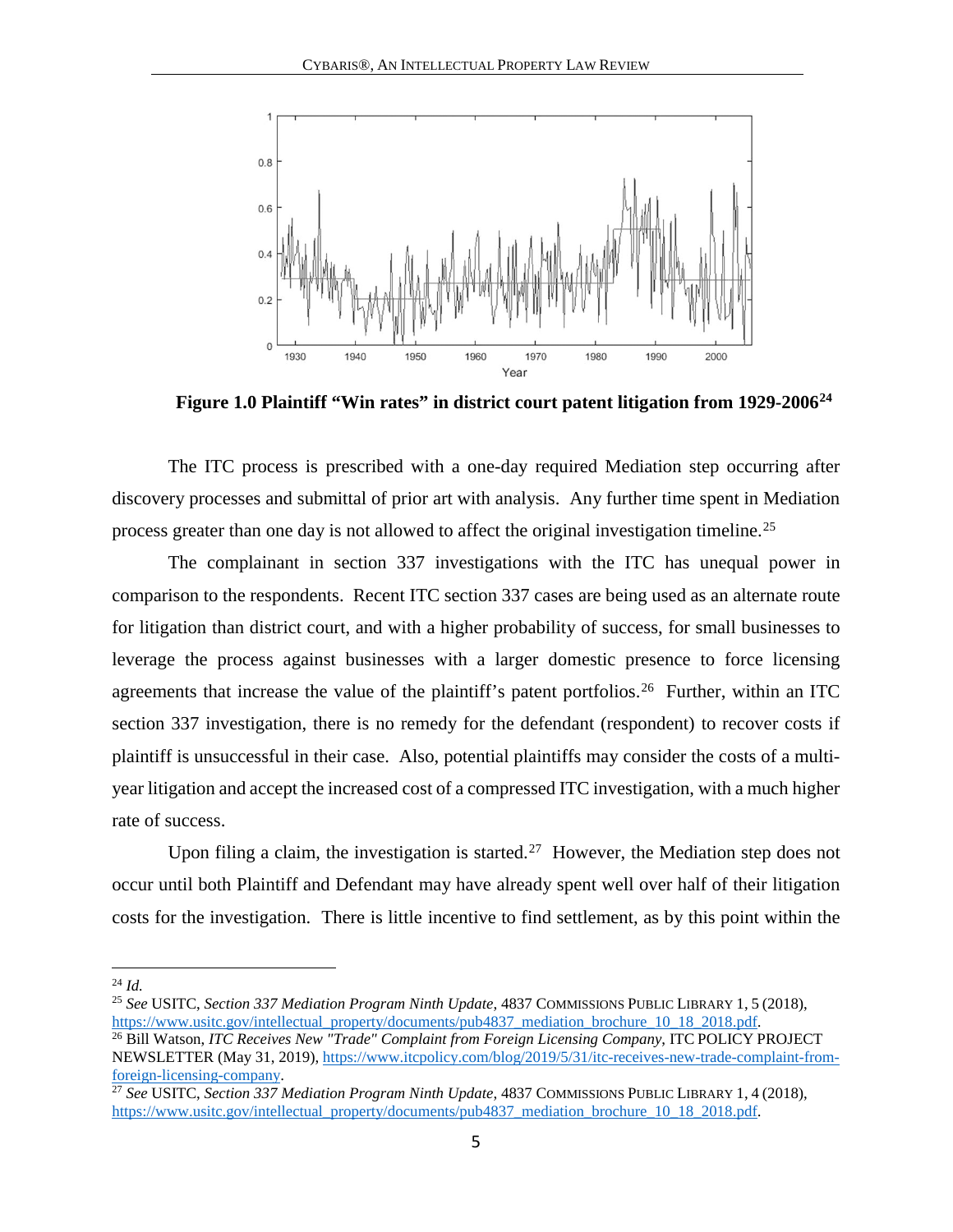investigation both sides are entrenched. The Mediation step would be more efficacious and achieve the goal of removing burden from the courts and the ITC, if performed earlier in the section 337 investigation process.

# <span id="page-6-0"></span>II. II. HOW IS ITC BEING USED TO EXPLOIT PRO-PLAINTIFF LICENSING SETTLEMENT

In one scenario, a manufacturing company that is on the verge of bankruptcy and owned by private equity could receive litigation financing to file a strike case before the ITC as an attempt to gain equity value for their patent portfolio and seek licensing revenue.<sup>[28](#page-6-1)</sup> However, the ALJ from the ITC does not have authority to award damages, instead the ALJ has the power to block importation of entire classes of product from the respondents based on findings from the investigations,<sup>[29](#page-6-2)</sup> which then leads to quick licensing settlements from the respondents. Once an investigation is decided in the complainant's favor the "virtual certainty of injunctive relief is a major advantage for complainants."[30](#page-6-3) A complainant at the ITC "has substantial leverage over an alleged infringer when negotiating a settlement."[31](#page-6-4)

Approximately 45% of ITC cases are settled or withdrawn prior to the evidentiary hearing.<sup>[32](#page-6-5)</sup> Typically, ITC investigations are heavily favored for the complainant,<sup>[33](#page-6-6)</sup> as presumption of the investigation is that the complainant's claims are truthful, and patent claims are valid. Using the information previously stated that approximately 77% of cases decided by the ALJ are in favor of the plaintiff, coupled with a 45% settlement/withdrawal rate prior to hearing, therefore only approximately 13% of cases yield decisions that vindicate the respondent (defendant). To illustrate in other words, the complainant (plaintiff) is successful in either driving to a settlement, or winning a judgment outright, in roughly 9 out of 10 of the ITC section 337 complaints filed with the ITC.

<span id="page-6-1"></span><sup>28</sup> *See* In re Certain Light-Emitting Diode Prods., INV. NO. 337-TA-1163, 2019 ITC LEXIS 649 (Int'l Trade August 2, 2018).<br><sup>29</sup> See 19 U.S.C. §§ 1337(d)(2), (f).

<span id="page-6-3"></span><span id="page-6-2"></span><sup>&</sup>lt;sup>30</sup> Robert W. Hahn and Hal J. Singer, *Assessing Bias in Patent Infringement Cases: A Review of International Trade Commission Decisions, 21 HARV. J. L. & TECH. 457, 462 (2008).* <sup>31</sup> *Id.* 

<span id="page-6-5"></span><span id="page-6-4"></span><sup>32</sup> *See* 2019 data, USITC, *Section 337 Statistics: Number of Cases In Which Violations Is Found/YR,* UNITED STATES INT'L TRADE COMM'N,

[https://www.usitc.gov/intellectual\\_property/337\\_statistics\\_number\\_cases\\_which\\_violation.htm \(](https://www.usitc.gov/intellectual_property/337_statistics_number_cases_which_violation.htm)last visited Dec. 4, 2019).

<span id="page-6-6"></span><sup>33</sup> *Id.*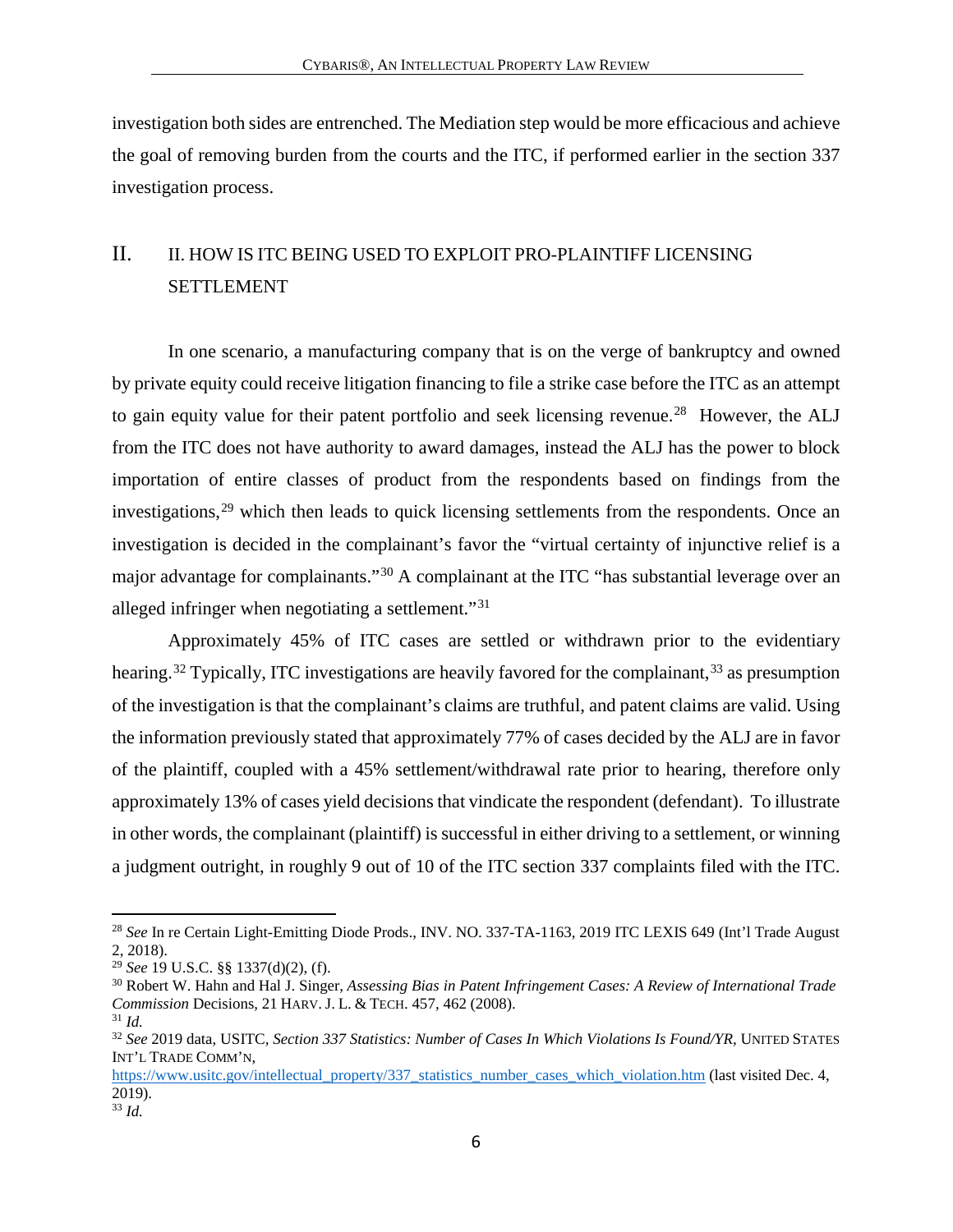Based on these odds, once an investigation has been instituted by the ITC, the respondents should seek mediation as early in the process as possible to preserve business options and minimize business operations uncertainty.

Within an ITC investigation there are no Rule 12 motions allowed as part of the investigation process for defenses such as "failure to state a claim." There are Rule 56 motions for summary judgment as part of the process, however, this is after the very expensive discovery process has been completed. [34](#page-7-0)

As part of the discovery process, the complainants have the option to create broad discovery requests during very short time discovery periods,<sup>[35](#page-7-1)</sup> often leading to enormous respondent discovery costs. The rationale by the Complainants may be based on taking individual clauses from individual claims from patents being asserted and asking for all documentation (engineering, marketing, and sales) related to any products that contained these features. This is a way to continue to push for higher discovery burdens to encourage defendants to consider settlement.

The rule in discovery is that you are compelled to produce all the documents of relevance requested. Also, the court allows this to be defined by the plaintiff and discussed as part of the discovery process.<sup>36</sup> The ITC, by its nature as an administrative investigation, does not follow the same patent litigation or civil procedures common to civil procedures in the federal district court.<sup>[37](#page-7-3)</sup>

Considering there are no Rule 12(b) motions to allow respondents to argue that complainants have failed to state a claim, without *Twombly* or *Iqbal* heightened pleading requirements,<sup>[38](#page-7-4)</sup> there may be a tendency for the discovery process to turn into a 'fishing expedition'. Also, no counterclaims are allowed during an investigation,  $39$  as the investigation is not a typical trial with the intent to "bring all matters before the court" for efficient resolution of all claims.[40](#page-7-6) Any counterclaims from respondents are removed to the district court and not heard by the ALJ.

<span id="page-7-2"></span><span id="page-7-1"></span>

<span id="page-7-4"></span><span id="page-7-3"></span>

<span id="page-7-0"></span><sup>&</sup>lt;sup>34</sup> See supra note 19, at 24.<br>
<sup>35</sup> See 19 C.F.R. §§ 210.29, 210.30, 201.14(a) (1997).<br>
<sup>36</sup> 19 C.F.R. §§ 210.27 - 210.32 (1997).<br>
<sup>37</sup> See 19 C.F.R. § 210 (citing specific procedural rules for ITC investigations).<br>
<sup>38</sup> overruled Conley and heightened pleading requirements to a plausibility standard).

<span id="page-7-6"></span><span id="page-7-5"></span><sup>39</sup> *See* 19 C.F.R. 210.14(e) (1997). 40 FED. R. CIV. P. 18, 20.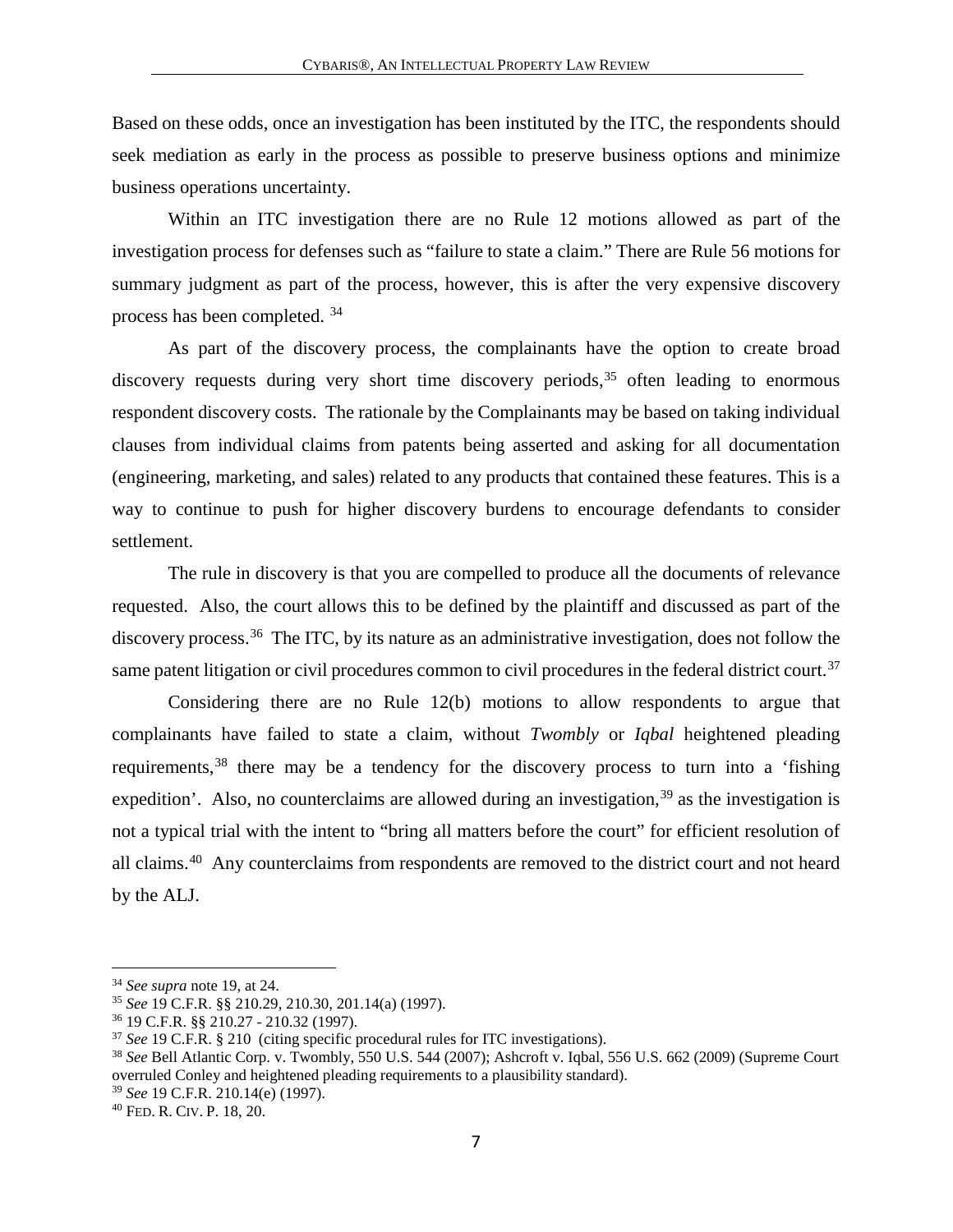Further, the complainant may request dismissal at any point in the process,  $41$  all the way up until final opinion is issued by the ALJ, without any adjudication on the merits. Therefore, if the investigation is frivolous, unwarranted, or unsupported, there are no ramifications for the complainant. There are no awards for respondent legal fees for any voluntary dismissal of claims by the complainant. $42$ 

Additionally, even if the respondent feels that they have been named frivolously or errantly, there is no remedy for the ALJ to hear the merits of the case prior to the expense of discovery and expert reports. If the respondent does not have enough capital to participate in the investigation, which takes place at an expedited pace, then default judgement against the respondent may occur. Additionally, inadequate participation in this highly time intensive and expensive exercise may also result in sanctions from the ALJ. Any of these actions will cost the respondent fines or a ban for importation of the respondent's product into the United States.

For these reasons there is a significant imbalance of power between the complainant and respondent within an ITC, section 337, investigation. The investigation, by its nature, is extremely pro-plaintiff (pro-complainant), with very few adverse consequences for the complainant. The complainant is not subject to counterclaims, paying respondent's legal fees, and even if the ALJ finds the patent's claims to be invalid, this finding does not have the force of law to invalidate the patent as it would have in federal circuit court.<sup>[43](#page-8-3)</sup>

### <span id="page-8-0"></span>III. HOW IS AN ITC SECTION 337 INVESTIGATION DIFFERENT THAN TRADITIONAL DISTRICT COURT LITIGATION?

 $\overline{a}$ 

The United States International Trade Commission (ITC) has as one of its missions to protect the domestic industry of the United States from infringement of intellectual property owned by manufactures in the U.S. from importation of infringing product. This may take the form of

<span id="page-8-3"></span><span id="page-8-2"></span><span id="page-8-1"></span><sup>41</sup> *See* 19 C.F.R. 210.21(a) (1997). *E.g.,* Marcia E. Miller, Chairman, *Asian Style Kamaboko Fish Cakes*, 2998 UNITED STATES INT'L TRADE COMM'N 1, 14 (1996), https://www.usitc.gov/publications/337/pub2998.pdf (initial determination granted complainant's motion to terminate the investigation with respect to certain respondents). <sup>42</sup> *See* Mary Joan McNamara, *In the Matter of Certain Beverage Dispensing Systems and Components Thereof*, UNITED STATES INT'L TRADE COMM'N, (2019), https://www.usitc.gov/press\_room/documents/337\_1130\_id.pdf. <sup>43</sup> See, e.g., Tex. Instruments Inc. v. Cypress Semiconductor Corp., 90 F.3d 1558 (Fed. Cir. 1996) (finding that ITC determination of infringement/invalidity does not have preclusive effect in later court proceedings).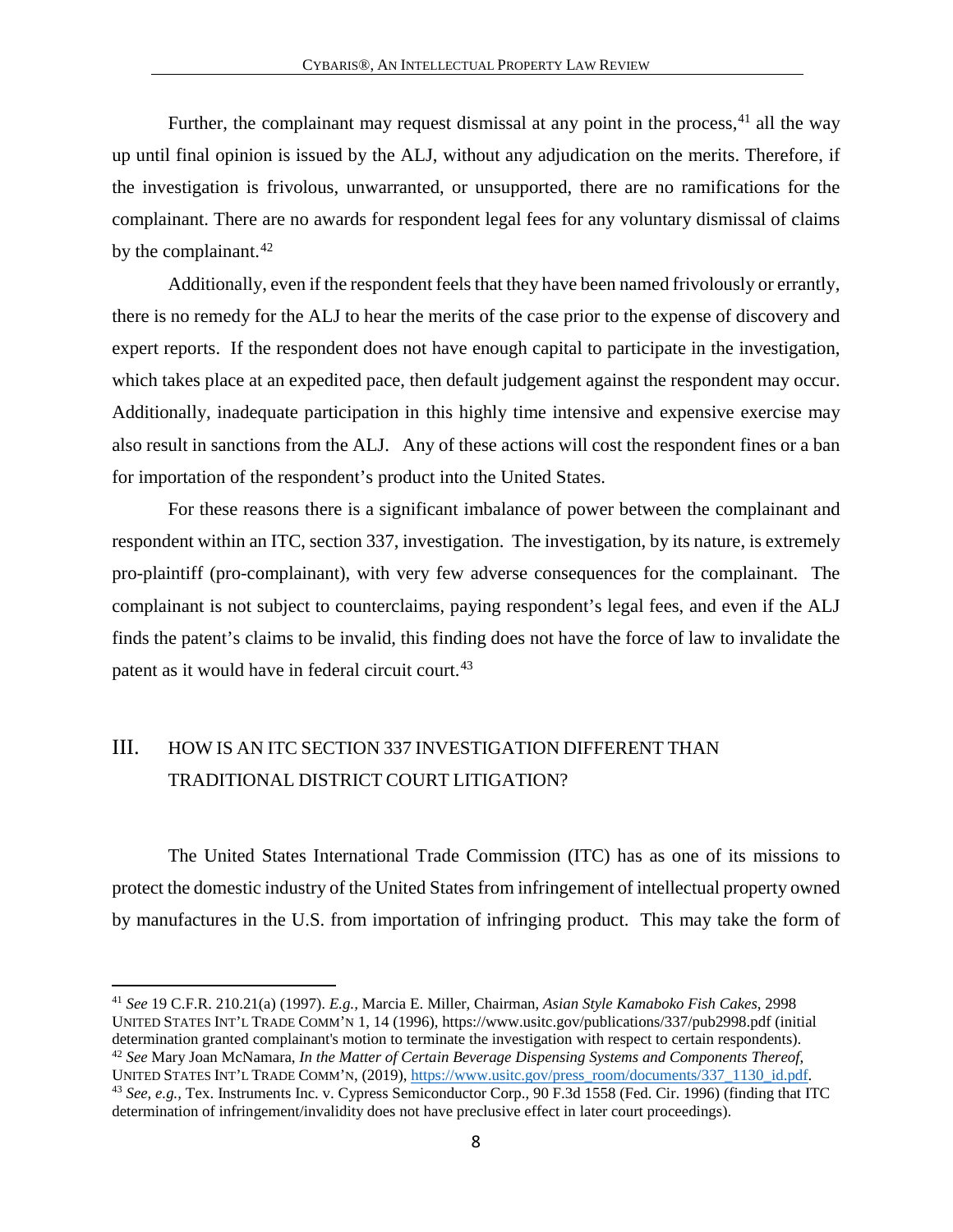infringement of granted US Patents or trademarks. Section 337, of the ITC, or 19 USC 1337, defines these responsibilities.<sup>[44](#page-9-0)</sup>

The intent for the ITC, section 337, action is to be an expedited investigation into any complaint by a domestic manufacturer,  $45$  with swift judgment to be able to provide an expedited remedy.[46](#page-9-2) The sole remedy of the 337 investigation is to order Customs and Border Protection to block U.S. imports of all implicated products. Both direct and contributory infringement may be argued as part of the complaint. This leads to very broad potential assertions of infringement.

The investigation is very quick, often called a "rocket docket"<sup>47</sup>, taking only 12-18 months to complete an investigation and block import after filing of a complaint.<sup>[48](#page-9-4)</sup> Patent litigation in federal district court follows the Federal Rules of Civil Procedure that were adopted by order of the Supreme Court.<sup>[49](#page-9-5)</sup> However, an ITC investigation (section 337 proceeding) by the Commission follows rules prescribed by 19 CFR § 210. Specifically, the rules are constructed to be able to conduct proceedings "expeditiously" with all parties, including the administrative law judge (ALJ), required "to make every effort  $\dots$  to avoid delay."<sup>[50](#page-9-6)</sup>

At a political construct level, as the U.S. trade agency, this structure makes common sense as a way for the U.S. to enforce trade, U.S. intellectual property rights, and protect U.S. manufacturers from foreign manufacturers unfairly benefiting from U.S. technology.

However, this global and political view of the world is very reminiscent of the  $19<sup>th</sup>$  and  $20<sup>th</sup>$ century during the U.S. industrial expansion. However, in the  $21<sup>st</sup>$  century, almost all large U.S. manufacturing companies have global supply chains. For example, any of the large electronics or automotive manufacturers have supply of parts and components that flow in and out of the US, such as Apple and Samsung. Additionally, with the effort for re-establishment of a NAFTA agreement with Mexico and Canada, the government is expecting there to be larger volumes of trade, which includes manufactured goods and components flowing across the borders.<sup>[51](#page-9-7)</sup>

<span id="page-9-1"></span><span id="page-9-0"></span><sup>44</sup> 19 U.S.C. § 1337. 45 *See* 19 U.S.C. § 1337(a)(2). 46 *See* 19 U.S.C. 1337(b)(1) (1994).

<span id="page-9-3"></span><span id="page-9-2"></span><sup>47</sup> *See* USITC, *Section 337 Mediation Program Ninth Update*, 4837 COMMISSIONS PUBLIC LIBRARY 1, 5 (2018), [https://www.usitc.gov/intellectual\\_property/documents/pub4837\\_mediation\\_brochure\\_10\\_18\\_2018.pdf.](https://www.usitc.gov/intellectual_property/documents/pub4837_mediation_brochure_10_18_2018.pdf)

<span id="page-9-4"></span><sup>&</sup>lt;sup>48</sup> *Id.* <sup>49</sup> Fed. R. Civ. P. 1.

<span id="page-9-7"></span><span id="page-9-6"></span><span id="page-9-5"></span><sup>&</sup>lt;sup>50</sup> 19 C.F.R. § 210.2.<br><sup>51</sup> See Joshua Furman, *Reports of Section 337's Death Have Been Greatly Exaggerated: The ITC's Importance in an Evolving Patent Enforcement Environment*, 30 BERKELEY TECH. L.J. 489, 497 (2015).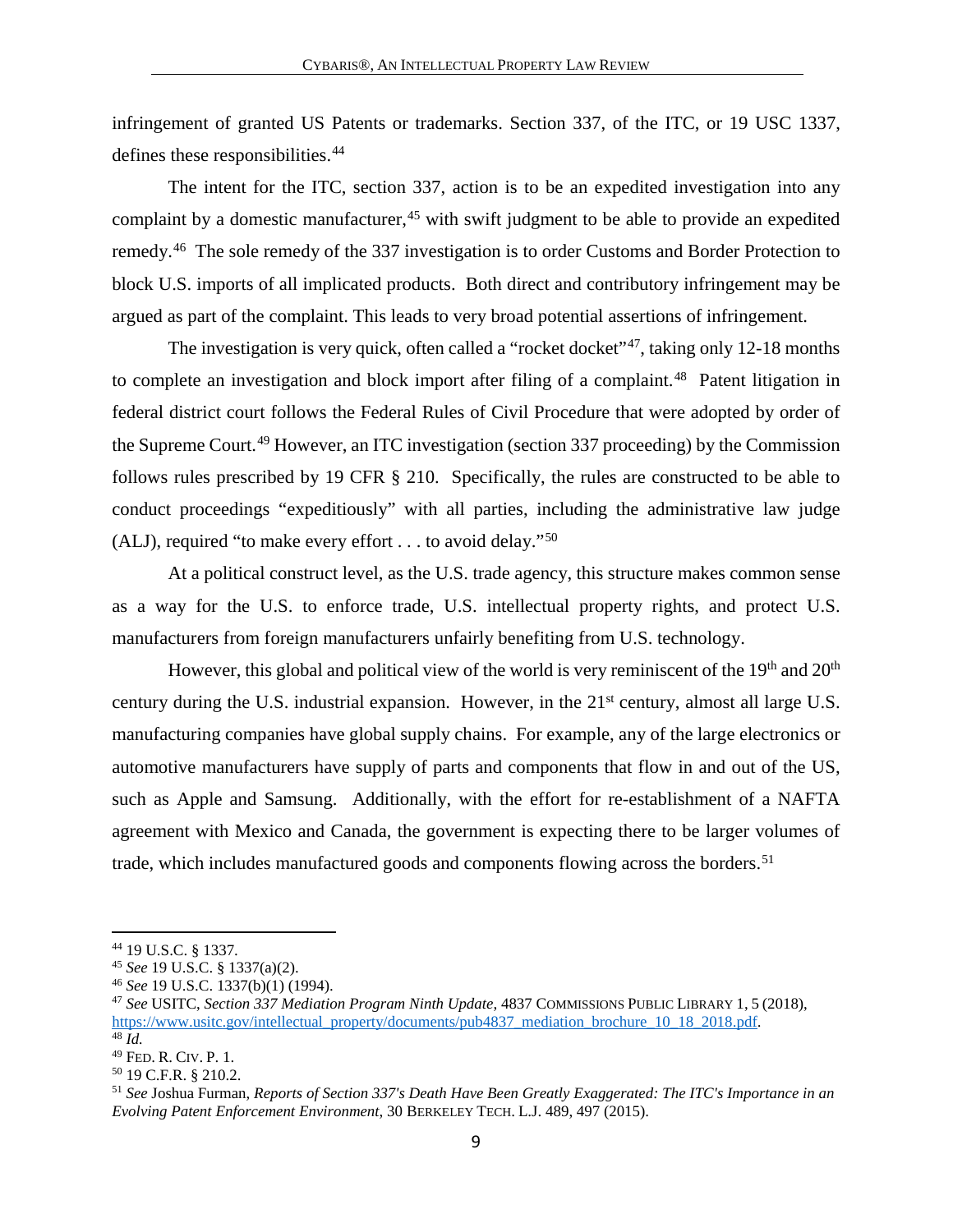This means that there are very few domestic-only manufacturing firms that make all their mechanical and electrical components, and write all their software, within the borders of the United States. In this sense, smaller firms or Non-Practicing Entities (NPE's) that are simply licensing businesses as domestic entities are insulated from ITC investigation remedies, but larger US manufacturing firms are likely targets. Large multi-national corporations, with a large US market presence and revenues, are likely targets for an ITC proceeding simply due to the potential licensing revenues required to offset the significant litigation costs of bringing the action.<sup>[52](#page-10-0)</sup> Therefore, there may be more U.S. manufacturing and domestic industry jobs represented by the respondents than are often being "protected" for the complainant.<sup>[53](#page-10-1)</sup>

Given that NPE's may conceivably wish to use the ITC, section 337 pro-plaintiff investigation to be able to more successfully press for licensing fees, the ITC does have rules attempting to preclude NPE's from using the ITC investigation process instead of litigating in the federal circuit. To successfully file a complaint with the ITC, section 337, the complainant needs to show that they are a practicing entity, which is called the "domestic industry" prong.<sup>54</sup> This means the complainant needs to show that they are either manufacturing product that makes use of the intellectual property of at least one claim of the asserted patents or are licensing the patents to other manufacturers who are using at least one claim of the asserted patent for manufacturing products within the US.

It is represents very unequal power, and may be controversial, for an investigation to be instituted when the only domestic industry represented is related to licensing and not protection of domestic manufacturing.  $55$  For example, a recently instituted investigation,  $56$  on behalf of an Irish-owned licensing entity, named several large consumer electronics sellers within the US market, including Apple, Amazon, Microsoft, and Motorola, all corporations headquartered within the United States. The controversy here is that due to global interdependency, and lack of actual domestic industry by the complainant, "an exclusion order would not remedy any harm caused to

<span id="page-10-0"></span><sup>&</sup>lt;sup>52</sup> David W. Hill, *IP Litigation in USA –Costs, Duration and Enforceability*, WORLD INTELLECTUAL PROPERTY ORGANIZATION, https://www.wipo.int/export/sites/www/amc/en/docs/hilllitigation11102012.pdf.

<span id="page-10-1"></span><sup>&</sup>lt;sup>53</sup> See Richard Allison, Section 337 Proceedings Before The International Trade Commission: Antiquated *Legislative Compromise Or Model Forum For Patent Dispute Resolution?*, 5 N.Y.U. J.L. & BUS. 873, 879. 54 *See* 19 U.S.C. § 1337(a)(2).

<span id="page-10-3"></span><span id="page-10-2"></span><sup>55</sup> *See supra* note 26.

<span id="page-10-4"></span><sup>56</sup> In re Certain Capacitive Touch-Controlled Mobile Devices, Computers, and Components Thereof, ITC Inv. No. 337-TA-1193 (Int'l Trade Feb. 14, 2020).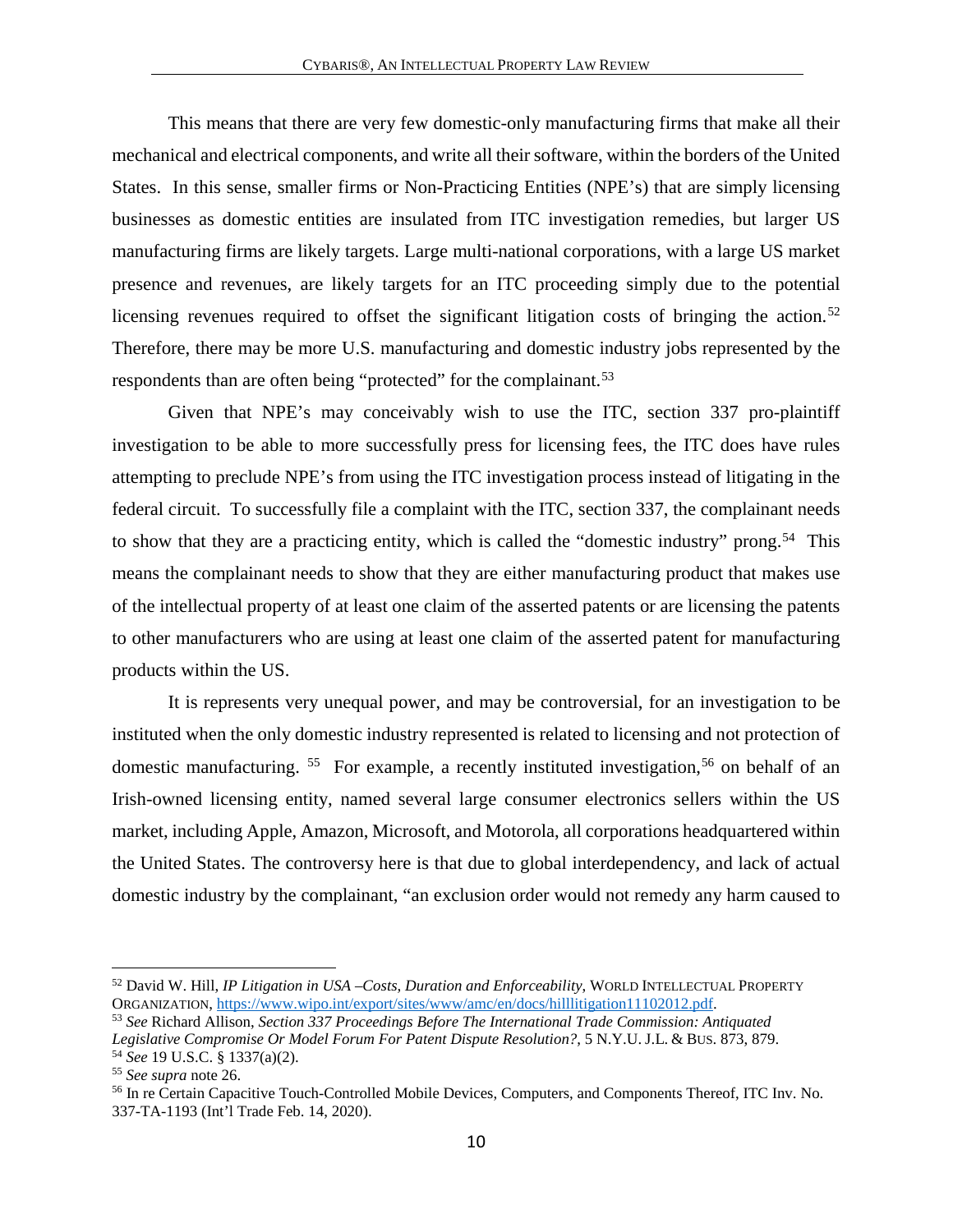[the complainant's domestic market] because their goal" in using the ITC section 337 investigation process "is to secure royalties from the alleged infringers' U.S. sales."[57](#page-11-1)

While ITC investigations require discovery, expert reports, witnesses, and trial, the remedy is very specific. The award is simply an exclusion order to Customs and Border Protection to ban importation of the infringing product until the manufacturer can prove that the design no longer infringes or has taken a license from the complainant to the intellectual property. No money damages are awarded to the complainant in an ITC action.

 However, once a product has been blocked from import, the respondent has very little choice other than to negotiate for a license, with very unequal power, to be able to continue revenues for the product.<sup>[58](#page-11-2)</sup> One might suggest an alternate to taking a license would be simply to manufacture within the US. However, the respondent has already been found to have infringed by the ALJ, so any further proceedings in district court will also be influenced by the same ruling. The Supreme Court has held similar concerns regarding entities that "use patents not as a basis for producing and selling goods but, instead, primarily for obtaining licensing fees." [59](#page-11-3) Further, regarding negotiation for settlement agreements after the ITC grants "an injunction, and the potentially serious sanctions arising from its violation" complainants may use the injunction "as a bargaining tool to charge exorbitant fees to companies that seek to buy licenses to practice the patent." <sup>[60](#page-11-4)</sup>

#### <span id="page-11-0"></span>**Parallel Litigation Proceedings Related to ITC Section 337 Investigation and Timelines**

As previously discussed, the ITC, section 337, investigations are heavily pro-plaintiff in outcome.[61](#page-11-5) For example, based on data from the ITC section 337 website as previously shown, 77% of all investigations that have completed trial are found in favor of the complainant. This is much more favorable than approximately the 30% found in favor of the plaintiff within the federal circuit.

<span id="page-11-2"></span><span id="page-11-1"></span><sup>57</sup> *See* Watson, *supra* note 26. 58 *See* eBay Inc. v. MercExchange, L.L.C.*,* 547 U.S. 388 (2006).

<span id="page-11-3"></span>

<span id="page-11-4"></span><sup>59</sup> *Id.* 60 *Id.* 

<span id="page-11-5"></span><sup>61</sup> *See* Robert W. Hahn, *Assessing Bias in Patent Infringement Cases: A Review Of International Trade Commission Decisions*, 21 HARV. J. LAW & TECH. 457 (2008).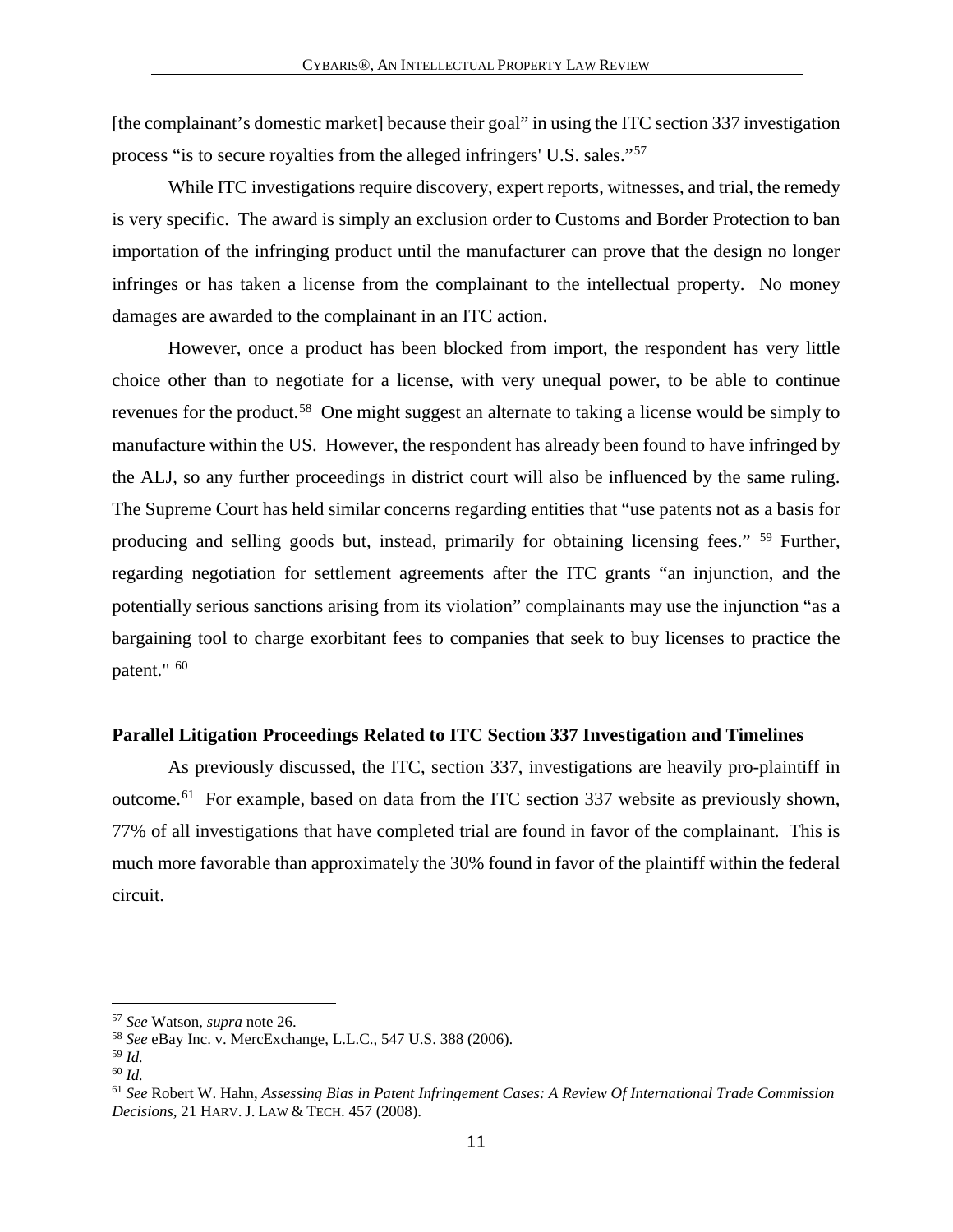As the respondent, there are no procedures within an ITC investigation to file a counterclaim.[62](#page-12-0) All counterclaims are removed to district court for litigation and separated from consideration by the ALJ.[63](#page-12-1)

Filing an ITC complaint does not preclude filing of other district court litigation. In some cases, an ITC section 337 complaint and district court complaints may be filed concurrently.[64](#page-12-2) Due to the expedited speed of the ITC investigation, the ITC investigations and judgement will happen much sooner than a case in district court would complete.<sup>65</sup> In many cases the district court will suspend the cases relating to the same disputes to await the ITC investigation finding. [66](#page-12-4) This is very rational, considering the cost of maintaining two separate litigation efforts on the same patents, discovery, and facts. This further creates a very pro-plaintiff environment that will potentially favor the plaintiff in the district court as well. However, the findings of the ITC investigations related to patent or intellectual property invalidity are not binding for future district court cases.

ITC investigations do not follow the standard federal rules of civil procedure, instead as administrative actions they follow their own Code of Federal Regulations ("CFR").<sup>[67](#page-12-5)</sup> ITC investigations follow expedited timelines, often only allowing a fraction of the time normally scheduled for discovery, validity and invalidity arguments, summary motions, responses to motions, expert reports and rebuttals to expert reports as compared to patent litigation in federal district courts.<sup>68</sup> Often "the entire discovery phase of a Section 337 investigation is typically completed within five months."[69](#page-12-7)

Comparing an ITC, section 337 investigation timeline (figure 2.0) to typical federal district court timelines (figure 3.0) that are at the trial judge's discretion based on case management conferences, there are considerable differences in the amount of time scheduled for each procedural step, in some cases multiple times faster. For example, in ITC scheduling, response

 $\overline{a}$ 

<span id="page-12-3"></span><sup>65</sup> *Id*.

<span id="page-12-0"></span><sup>62</sup> *See* 19 U.S.C. §1337(c)(1994).

<span id="page-12-1"></span><sup>63</sup> *Id.*

<span id="page-12-2"></span><sup>64</sup> *See supra* note 19, at 22 (discussing that managing parallel proceedings strategies in ITC, IPR, and District Courts is quite common).

<span id="page-12-4"></span><sup>66</sup> *Id*.

<span id="page-12-5"></span><sup>67</sup> *See* 19 C.F.R. § 210.

<span id="page-12-6"></span><sup>68</sup> *See supra* note 19.

<span id="page-12-7"></span><sup>69</sup> *See* Richard G. Allison, *Section 337 Proceedings before the International Trade Commission: Antiquated Legislative Compromise or Model Forum for Patent Dispute Resolution*?, 5 N.Y.U. J.L. & BUS. 873, 900 (2009)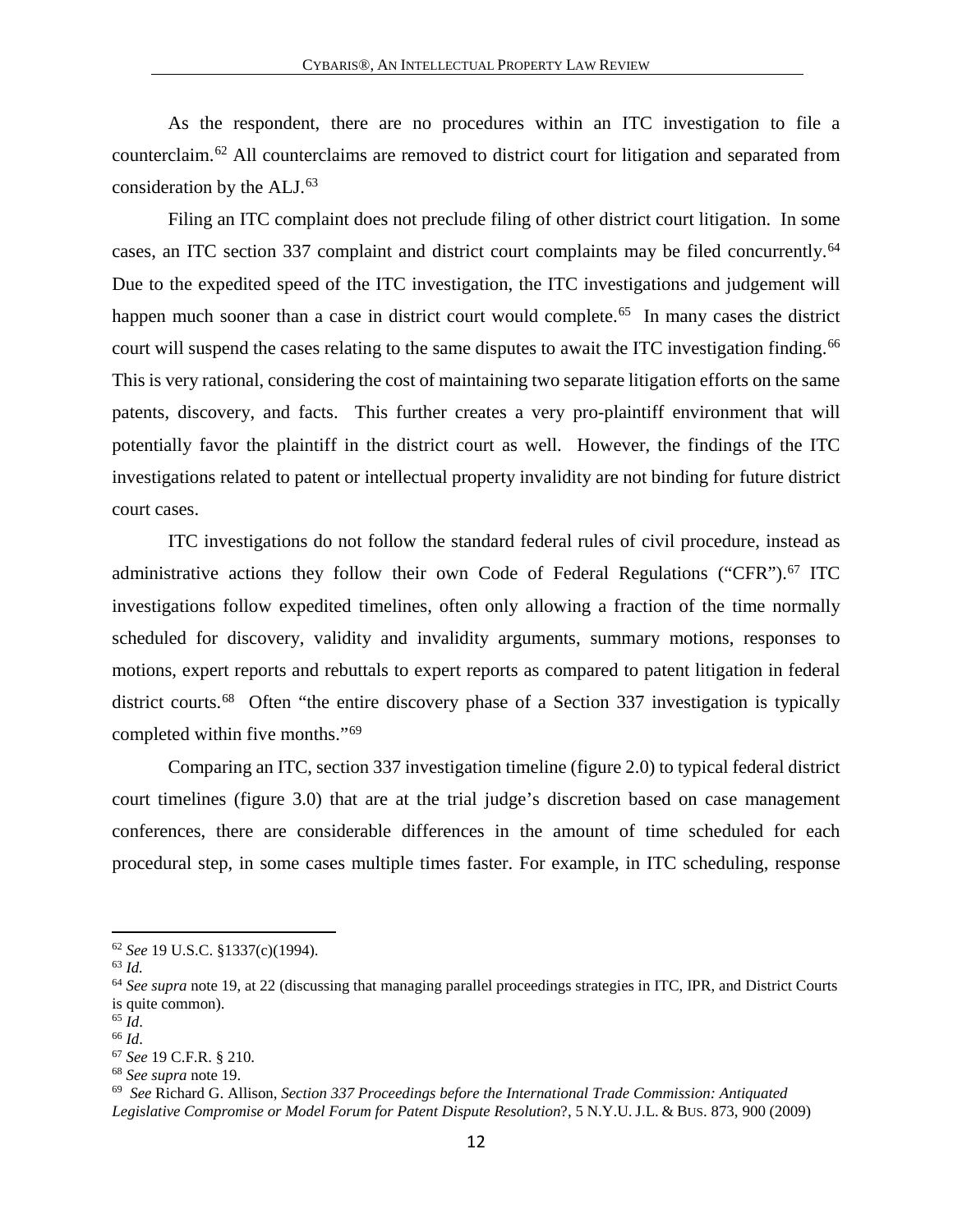time from the respondent after notification of investigation, is only 20 days, as compared to a typical allowance of 60 days (with waiver of service) in federal court. [70](#page-13-0)



**Figure 2.0, Typical ITC section 337 Investigation Timeline[71](#page-13-1)**



**Figure 3.0, Typical District Court Timeline[72](#page-13-2)**

<span id="page-13-0"></span> $70$  FRCP 4(d)(3)

<span id="page-13-1"></span><sup>71</sup> *See supra* note 19.

<span id="page-13-2"></span>*<sup>72</sup> Id.*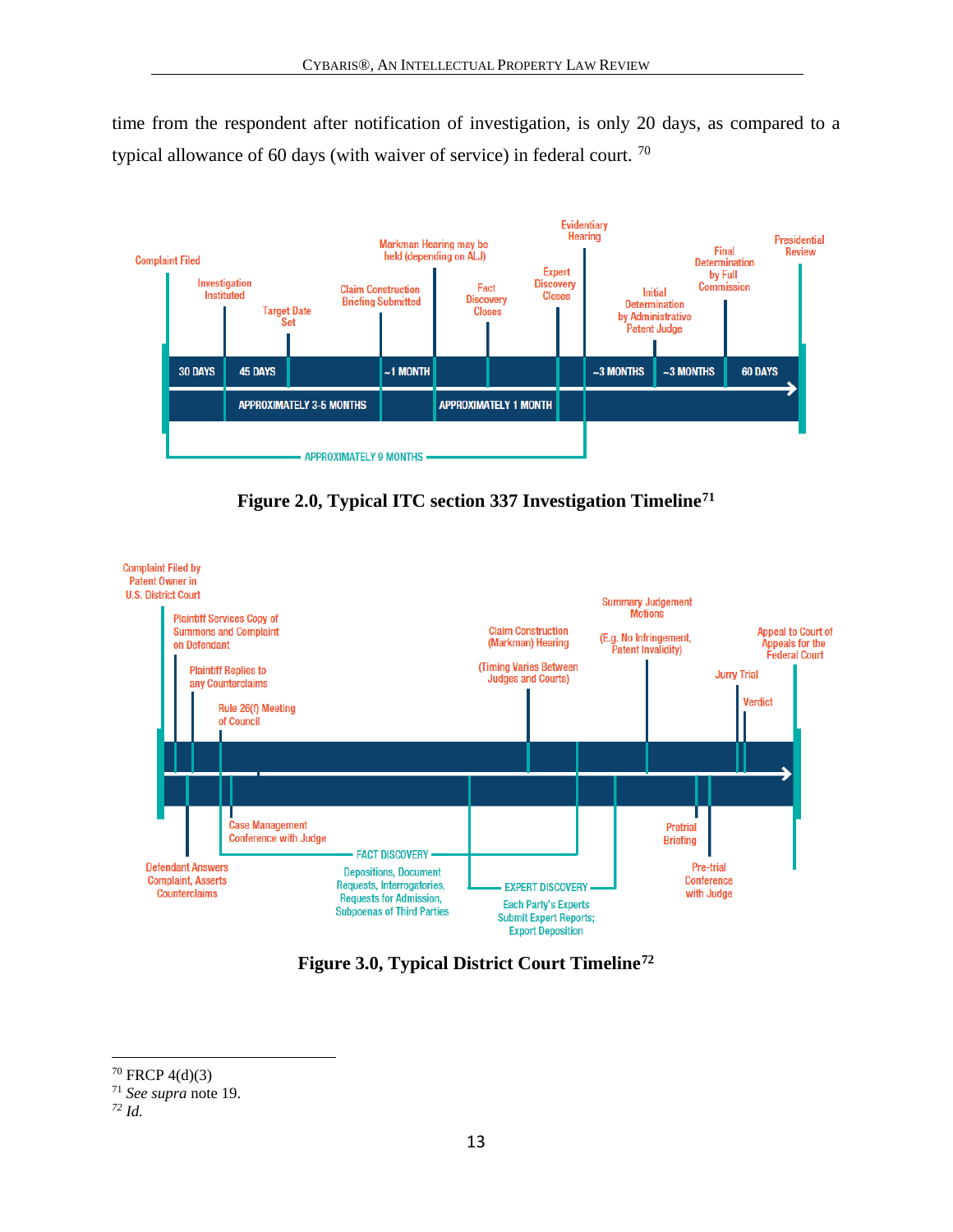It is also useful to point out a few other differences illustrated in the timelines. For the ITC, after the evidentiary hearing and the initial determination by the ALJ (which only takes about 12 months to complete from initial filing of the complaint), there is further time for Commission final approval of determination, with additional time (60 days) allocated for U.S. Presidential review. This is a default time period for the President to counter the findings of the ITC, at the President's discretion. Although atypical for there to be any Presidential involvement, it has happened.<sup>73</sup> The U.S. President, in 2011, delegated his authority to the U.S. Trade Representative to block an exclusion order with respect to an adverse finding against Apple products related to Samsung patents.[74](#page-14-2) 

In contrast, you will notice at the end of the district court timeline (shown in figure 3.0) that there is typically an appeal filed with the Court of Appeals to review the decision of the district court,[75](#page-14-3) which extends the case timeline even further. Therefore, timing of ITC investigations is very attractive for plaintiffs, both to drive for remedy and settlement.

### <span id="page-14-0"></span>IV. IV. HOW IS ITC BEING USED TO EXPLOIT PRO-PLAINTIFF LICENSING SETTLEMENT

With ITC section 337 investigations considered as a fast-paced litigation process, low risk of counterclaims prior to trial, the procedure is generally "pro-plaintiff" in outcome. This creates concerns regarding the balance of power between complainant and respondent in comparison to a district court litigation.

Even without the additional litigation costs of counterclaims as part of an ITC action, there are tremendous litigation costs for the respondent in an ITC investigation. Legal fees are significant, often topping one million dollars or more, just to mount a reasonable defense to an ITC complaint. With no FRCP 12(b)(6) motions available to the respondent, once an investigation

<span id="page-14-1"></span><sup>73</sup> *See* David W. Long, *Litigating Standard Essential Patents At The U.S. International Trade Commission,* 17 SEDONA CONF.J. 671 (2012) (referencing In the Matter of Certain Electronic Devices, Including Wireless Communication Devices, Portable Music and Data Processing Devices, and Table Computers, ITC Investigation INV. No. 337-TA-794 (Int'l Trade November 3, 2016) when, for the first time in twenty-five years, the U.S. Trade Representative invoked his rarely used discretion to disavow and nullify the ITC's exclusion order).<br><sup>74</sup> *Id.* 

<span id="page-14-3"></span><span id="page-14-2"></span><sup>74</sup>*Id.* 75 *See supra* note 19.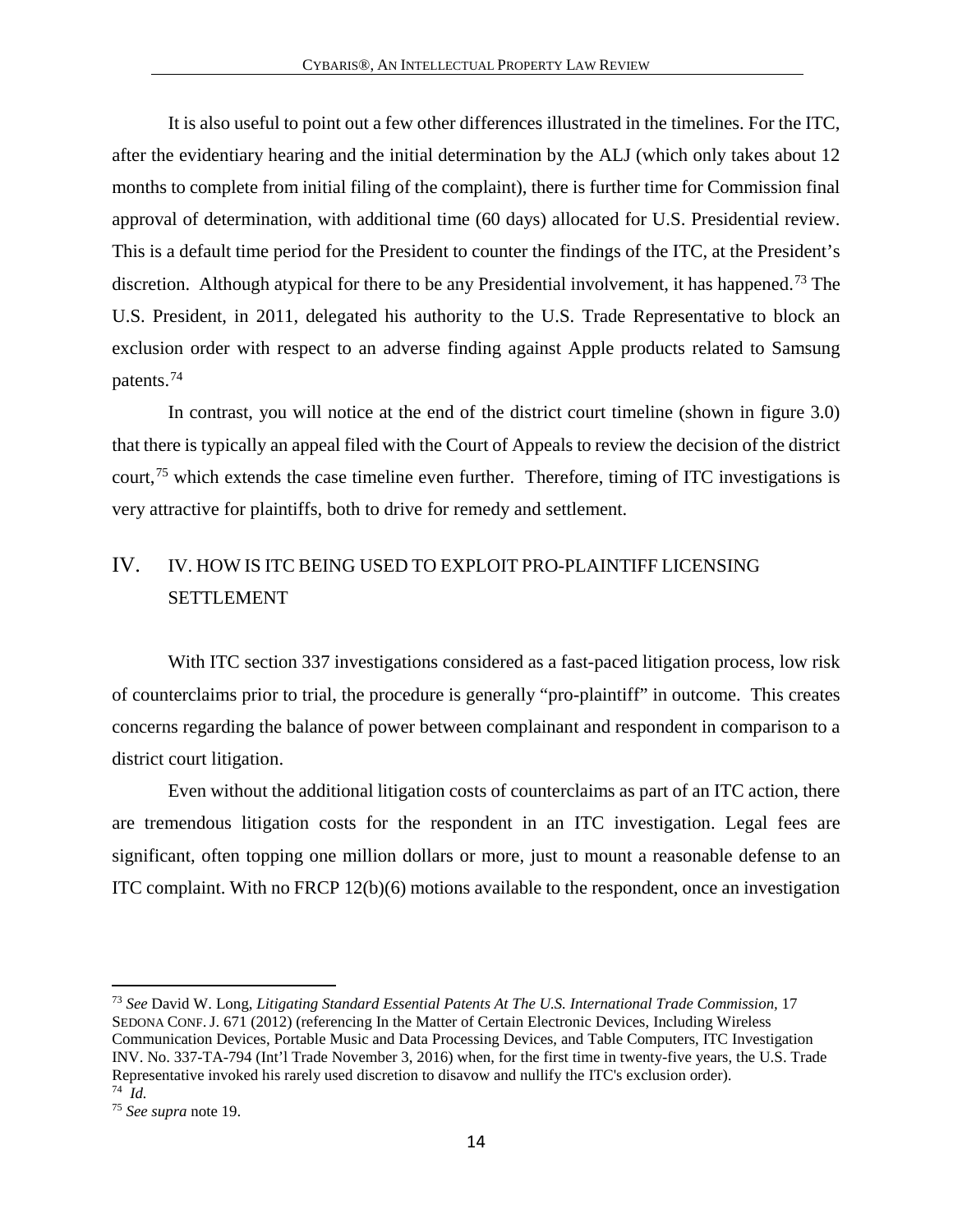is launched there is an immediate need to invest significant capital in a defense, particularly on expedited ITC investigation schedules.

Failure to meet submission deadlines for discovery, claim construction, depositions, expert reports, invalidity claim charts, and non-infringement claim charts might all result in sanctions. Having the extremely short response deadlines in ITC investigations "drastically increase[s] the producing party's costs as they scramble to meet aggressive deadlines, and this increase could give an advantage to parties with more economic resources."[76](#page-15-1)

The alternative to the respondent is to choose not to participate, however that would result in default judgment, effectively blocking any further importation of product into the United States of any accused product defined by the complainant.

To add insult to injury, on the eve of trial, after the majority of litigation costs have been spent, the complainant is free to drop the investigation if it becomes apparent the complainant may lose in the decision process, without any recourse or reparation for the respondent.<sup>[77](#page-15-2)</sup>

#### <span id="page-15-0"></span>V. ROLE OF MEDIATION IN THE ITC PROCESS

Considering there is little recourse for respondents to prevail early in ITC 337 investigations, there should be a larger role for mediation between complainants and respondents prior to spending millions of dollars in litigation for trial preparation.

In a typical mediation scheduling step for non-patent litigation, the mediation is often scheduled after complaint, answer, and discovery are completed so that each side has a better understanding of the true bargaining positions of each side.<sup>[78](#page-15-3)</sup> The rules of the ITC, section 337, investigation require a one-day mediation between the complainant and each respondent.<sup>[79](#page-15-4)</sup> This one-day mediation is typically scheduled after the completion of discovery, depositions, claim construction, and invalidity submittals by the respondents.<sup>[80](#page-15-5)</sup> This represents a significant portion of overall trial costs, perhaps representing 75% of the total defense costs to the respondent.

<span id="page-15-2"></span><span id="page-15-1"></span><sup>&</sup>lt;sup>76</sup> See supra note 69<br><sup>77</sup> See In re Certain Beverage Dispensing Syst. & Components, No. 337-TA-1130 (Int'l Trade August 2, 2019).

<span id="page-15-3"></span><sup>&</sup>lt;sup>78</sup> See Julie Macfarlane, *Culture Change - A Tale of Two Cities and Mandatory Court-Connected Mediation*, 2002 J.<br>DISP. RESOL. 241, 273 (2002)

<span id="page-15-5"></span><span id="page-15-4"></span><sup>&</sup>lt;sup>79</sup> *See* USITC, *Section 337 Mediation Program Ninth Update*, 4837 COMMISSIONS PUBLIC LIBRARY 1 (2018). <sup>80</sup> *Id.*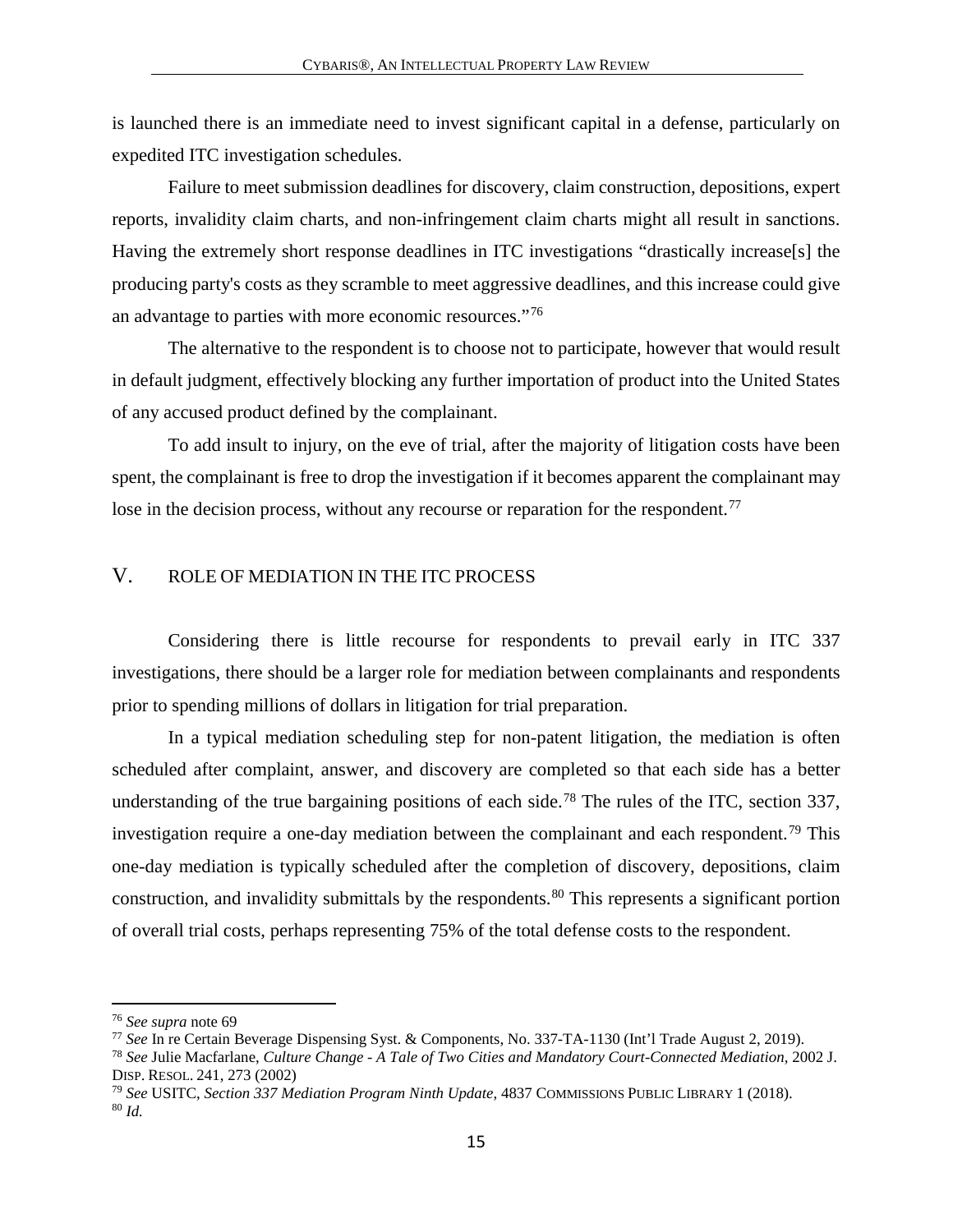In some cases, particularly within ITC actions, mediation between global companies can be made even more difficult based on cross-cultural mediation factors.<sup>81</sup> If the decision makers for complainant and respondent need to come together for mediation but are from different cultural backgrounds and different cultural reference points, the mediation process becomes more complex, requiring more mediation skill and perhaps more time.<sup>[82](#page-16-1)</sup> Although there is a required one-day mediation, the ITC section 337 investigation, in an effort to provide "swift resolution" to the dispute, the ALJ cannot change the schedule for the adjudication hearing to accommodate more than one day of mediation between parties. [83](#page-16-2) The logic for this very short mediation time period is that "the preparation for mediation is minor in comparison with the preparation for the evidentiary hearing, so there is no wasted effort."<sup>[84](#page-16-3)</sup>

A fundamental assertion of this paper is that if the scheduled time for parties to mediate was set prior to the completion of discovery, based on discussion regarding non-infringement and invalidity claim charts, there could be more saved litigation costs and less "wasted cost" from the evidentiary hearing itself. The parties could weigh relative costs of litigation compared to potential licensing royalties to determine if the case is worth continuing to the evidentiary hearing. The format for mediation is not prescribed and typically left to the experience of the mediator or standard ADR practices.<sup>[85](#page-16-4)</sup>

However, there are several best practices highlighted in this paper that have been gleamed from mediators that are experts in ITC investigation mediations. With a goal of understanding how mediation might be most successful within the framework of the ITC investigation, interviews were conducted with ITC section 337 mediators that have been endorsed by the ITC and are on the ITC's Mediator roster.<sup>[86](#page-16-5)</sup> The interviews were conducted based on an "appreciative inquiry"

<span id="page-16-0"></span><sup>81</sup> *See* John Baskai, *What's a Cross-Cultural Mediator To Do? A Low-Context Solution for a High-Context Problem*, 10 CARDOZO J. CONFLICT RESOL. 43 (2008)

<span id="page-16-1"></span><sup>82</sup> *Id.* 

<span id="page-16-2"></span><sup>83</sup> See "Section 337 Mediation Program, Ninth Update", U.S. International Trade Commission, Publication Number 4837, Nov 2018.

<span id="page-16-3"></span>*<sup>84</sup> Id.* 

<span id="page-16-4"></span><sup>85</sup> Kevin M. Lemley, *I'll Make Him an Offer He Can't Refuse: A Proposed Model for Alternative Dispute Resolution in Intellectual Property Disputes*, 37 AKRON L. REV. 287 (2004)

<span id="page-16-5"></span><sup>86</sup> *See* "Section 337 Mediation Program, Ninth Update", U.S. International Trade Commission, Publication Number 4837, Nov 2018.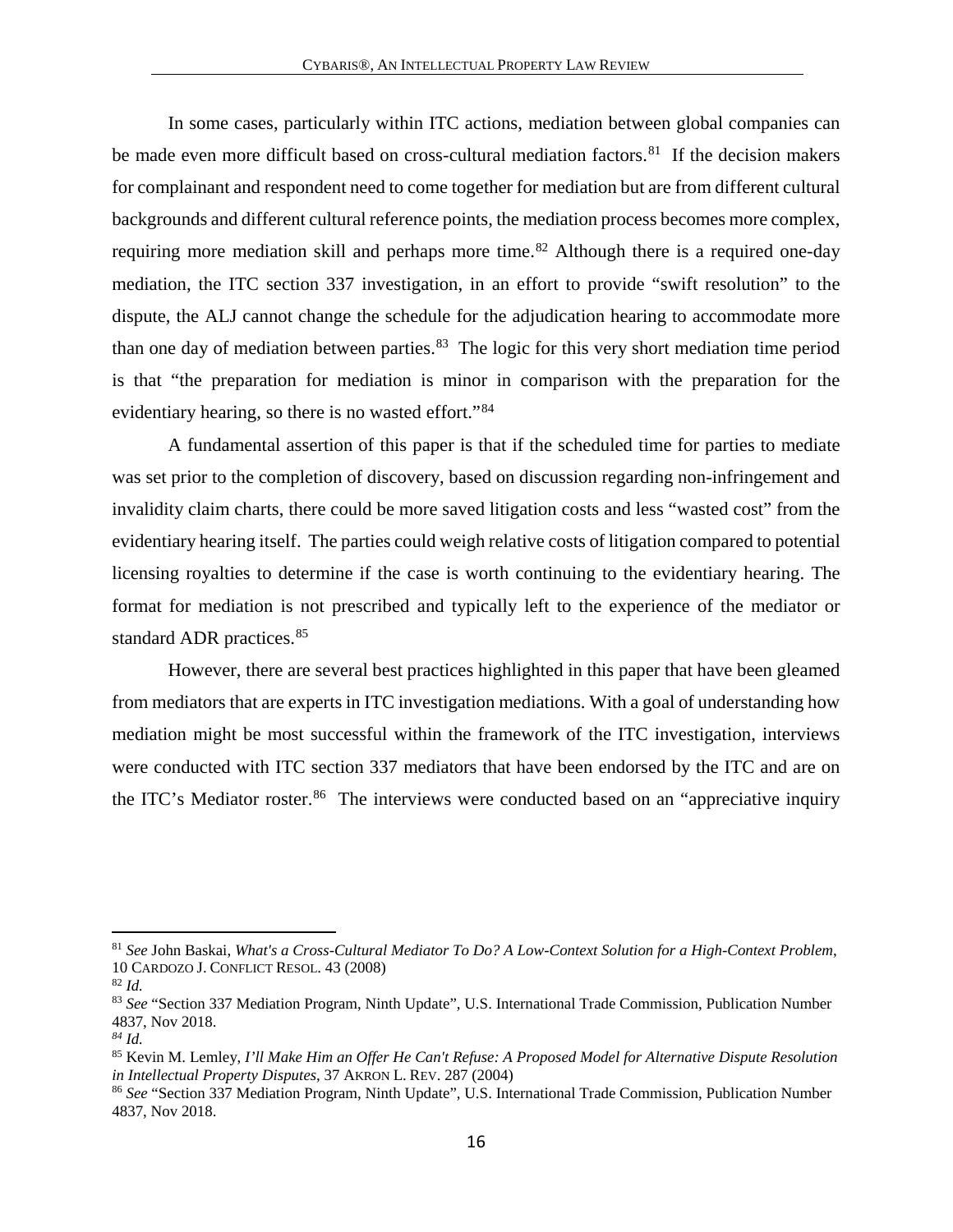methodology", <sup>[87](#page-17-0)</sup> seeking the strengths of mediation and where the start of mediation may be most successful within the ITC section 337 investigation timeline.

The interviews focused simply on three questions to generate input:

- In what way has the mandatory mediation been successful for the ITC?
- When would be the best placement or timing for the mandatory mediation required by the ITC?
- What best practices are there for patent litigation mediation to reach successful settlement?

Mediation has been successful in federal courts in reaching settlement prior to trial. Additionally, there are opportunities for mediation to lessen costs of discovery by starting mediation early in the process. "Very few cases would be able to be settled directly after a response since it is too early in the case and counsel would be able to sit in the mediation and bluff."[88](#page-17-1) Also, as the ITC investigation is on such a fast-track, some companies "don't have time to focus on mediation."[89](#page-17-2) However, an early mediation session is useful to allow both parties to discuss what specific documents need to be produced for each side to reach a settlement value to be able to move forward on negotiation.<sup>[90](#page-17-3)</sup> Judith Meyer suggests that Paul Lurie's "Guided Choice" process

<span id="page-17-0"></span> $\overline{a}$ <sup>87</sup> *See* Appreciative Inquiry: Organization Development and the Strengths Revolution, Jacqueline M. Stavros, Lindsey N. Godwin, and David L. Cooperrider Chapter "Practicing Organization Development: 4E, eds., Rothwell, et al., published by Wiley, October 2015.

<span id="page-17-1"></span><sup>88</sup> Telephone interview with Judith Meyer, Principal of Commercial Dispute Solutions (Dec. 5, 2019). (Ms. Meyer is certified by the International Mediation Institute and co-chairs the Independent Standards Commission of the Institute. She is a Fellow of the Chartered Institute of Arbitrators, a member of the Academy of Court-Appointed Masters, a Distinguished Fellow of the International Academy of Mediators, and a fellow of the College of Commercial Arbitrators. She serves on the national mediation and arbitration panel of the CPR International Institute for Conflict Prevention and Resolution, the American Arbitration Association, the Singapore Mediation Centre, the U.S.-China Business Conciliation Center (CCPIT Beijing), FINRA, the EEOC, the American Health Lawyers' Association (AHLA), the U.S. Federal Circuit Court of Appeals, the U.S. International Trade Commission, the Business and Technology Case Management Program for the State Courts of Maryland, U.S. Bankruptcy Court for the District of Delaware, and the Superior Courts of New Jersey. She serves as a Judge Pro Tem for the Commerce Court of Philadelphia, as Special Master for the Commonwealth Court of Pennsylvania, and as Referee in the Reliance Insurance liquidation. She appears in Best Lawyers in America in ADR, 2006 through 2015.)

<span id="page-17-3"></span><span id="page-17-2"></span><sup>&</sup>lt;sup>89</sup> Telephone interview of Harrie Samaras, Founder of ADR Office of Harrie Samras (Apr. 5, 2020). (Ms. Samaras is a Distinguished Fellow of the International Academy of Mediators. She received her early mediation training at the Harvard Law School Program of Instruction for Lawyers and is certified by the International Mediation Institute. Ms. Samaras is also a Fellow of the College of Commercial Arbitrators and the Chartered Institute of Arbitrators. She is the editor and an author of the book, ADR Advocacy, Strategies, and Practice for Intellectual Property Cases, published by the Intellectual Property Law Section of the ABA. Ms. Samaras has served in an advisory capacity for various ADR institutions including CPR, AAA, and the ABA Dispute Resolution Section. She has served in leadership roles for the College of Commercial Arbitrators (Board of Directors); ABA Dispute Resolution Section (Executive Committee); and American Intellectual Property Law Association (Board of Directors).  $90$  Telephone interview with Judith Meyer, Principal of Commercial Dispute Solutions (Dec. 5, 2019).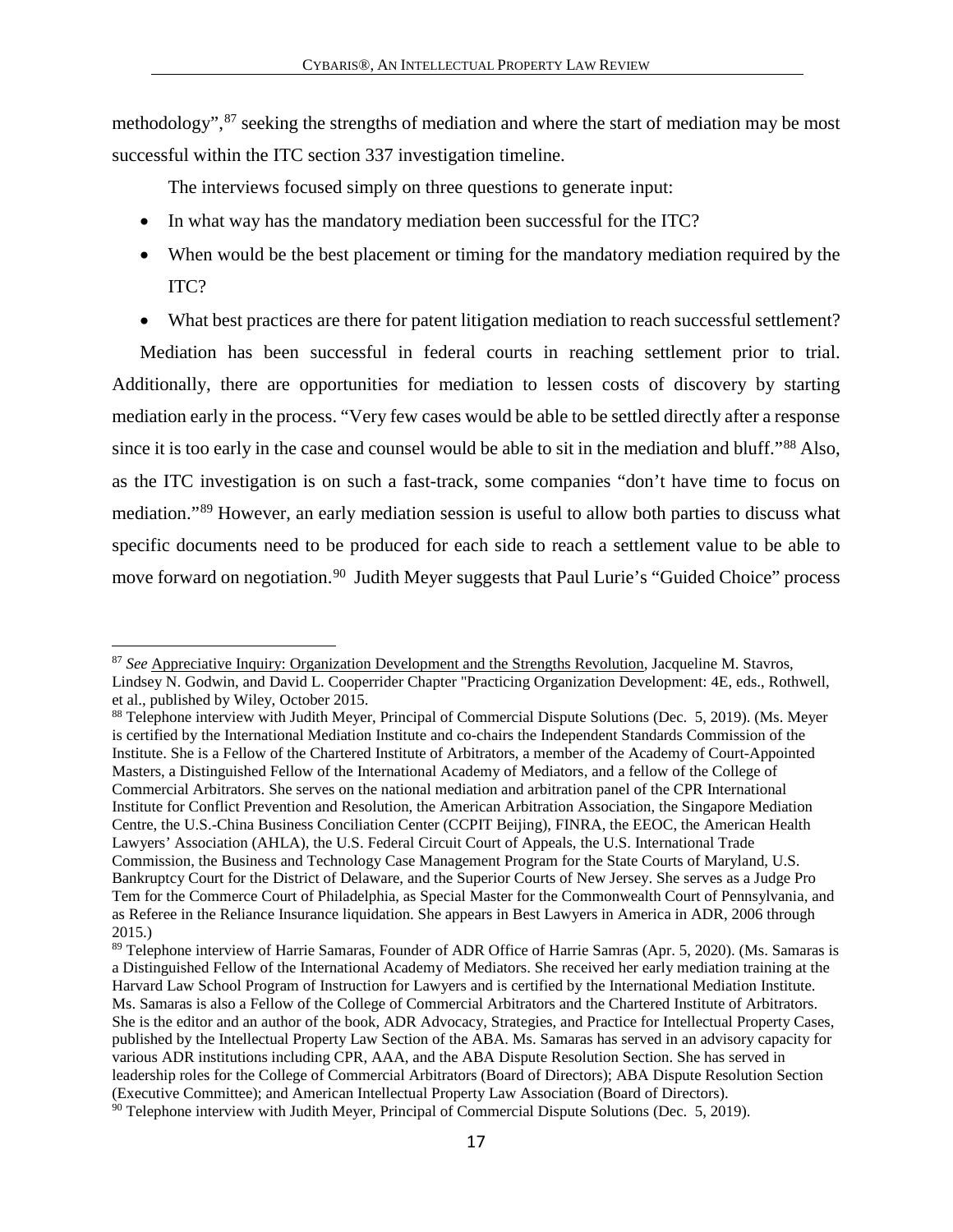achieves early mediation and exchange of information.<sup>[91](#page-18-0)</sup> Waiting until late in the timeline of litigation such as just before trial, or evidentiary hearing, to initiate mediation may create an "irrational escalation of commitment" to the parties' own positions,  $92$  creating a wish to move forward and complete the trial.<sup>93</sup> Mediation is most effective when the parties have "invested" enough to understand the case, but not so much that they don't wish to settle before the ruling."<sup>[94](#page-18-3)</sup>

The plaintiff and defendant's in-house counsel "need enough information to be able to determine an acceptable settlement position."[95](#page-18-4) Often after pleadings, there isn't a need for more data, but rather more business oriented information is needed to facilitate the mediation related to "things that are important to settle the case, like business options."[96](#page-18-5) A mediation session early in the process allows the parties to "enumerate the least information that is needed to answer the questions regarding settlement positions.["97](#page-18-6) The recommendation for an early mediation session may not lead to a final settlement, however it may lead to "creation of actions for gaining information critical for settlement decisions prior to the next mediation meeting. This is the best use of mediation."[98](#page-18-7)

The ITC 337 investigation does not award damages to the complainant, instead the investigation can only lead to exclusion or cease and desist orders.<sup>[99](#page-18-8)</sup> The mediation session within the ITC 337 process has as its goal a mediated settlement that "can include provisions, territories, technologies, and details far exceeding the scope of the complaint, without anyone needing to amend the complaint."[100](#page-18-9) Mediation is an "opportunity for the parties to explore their underlying interests and find creative settlement options" that exceed the limited outcomes available from the ITC 337 investigation. [101](#page-18-10) 

<span id="page-18-0"></span><sup>91</sup> *See* Paul M. Lurie, *Guided Choice: Early Mediated Settlements and/or Customized Arbitrations*, 7 J. AM. C. CONSTR. L. 167, 169 (2013); *see also*, [https://gcdisputeresolution.files.wordpress.com/2015/07/paul-lurie-on](https://gcdisputeresolution.files.wordpress.com/2015/07/paul-lurie-on-guided-choice-in-jaccl-clj-1.pdf)[guided-choice-in-jaccl-clj-1.pdf](https://gcdisputeresolution.files.wordpress.com/2015/07/paul-lurie-on-guided-choice-in-jaccl-clj-1.pdf) (last visited Dec 5 2019)

<span id="page-18-1"></span><sup>92</sup> *See* Max H. Bazerman & Margaret A. Neale, Negotiating Rationally 9-15 (1992). (defining the concept of "irrational escalation of commitment," where parties continue to fight in ways that hurt their self-interest.) <sup>93</sup> *See supra* note 88.

<span id="page-18-3"></span><span id="page-18-2"></span><sup>94</sup> *Id.*

<span id="page-18-4"></span><sup>95</sup> *Id.*

<span id="page-18-5"></span><sup>96</sup> *See supra* note 89.

<span id="page-18-6"></span>*<sup>97</sup> See supra* note 88.

<span id="page-18-7"></span><sup>98</sup> *Id.*

<span id="page-18-8"></span><sup>99</sup> "Section 337 Mediation Program, Ninth Update", U.S. International Trade Commission, Publication Number 4837, Nov 2018. at 17.

<span id="page-18-10"></span><span id="page-18-9"></span><sup>100</sup> *Id.* <sup>101</sup> *Id.*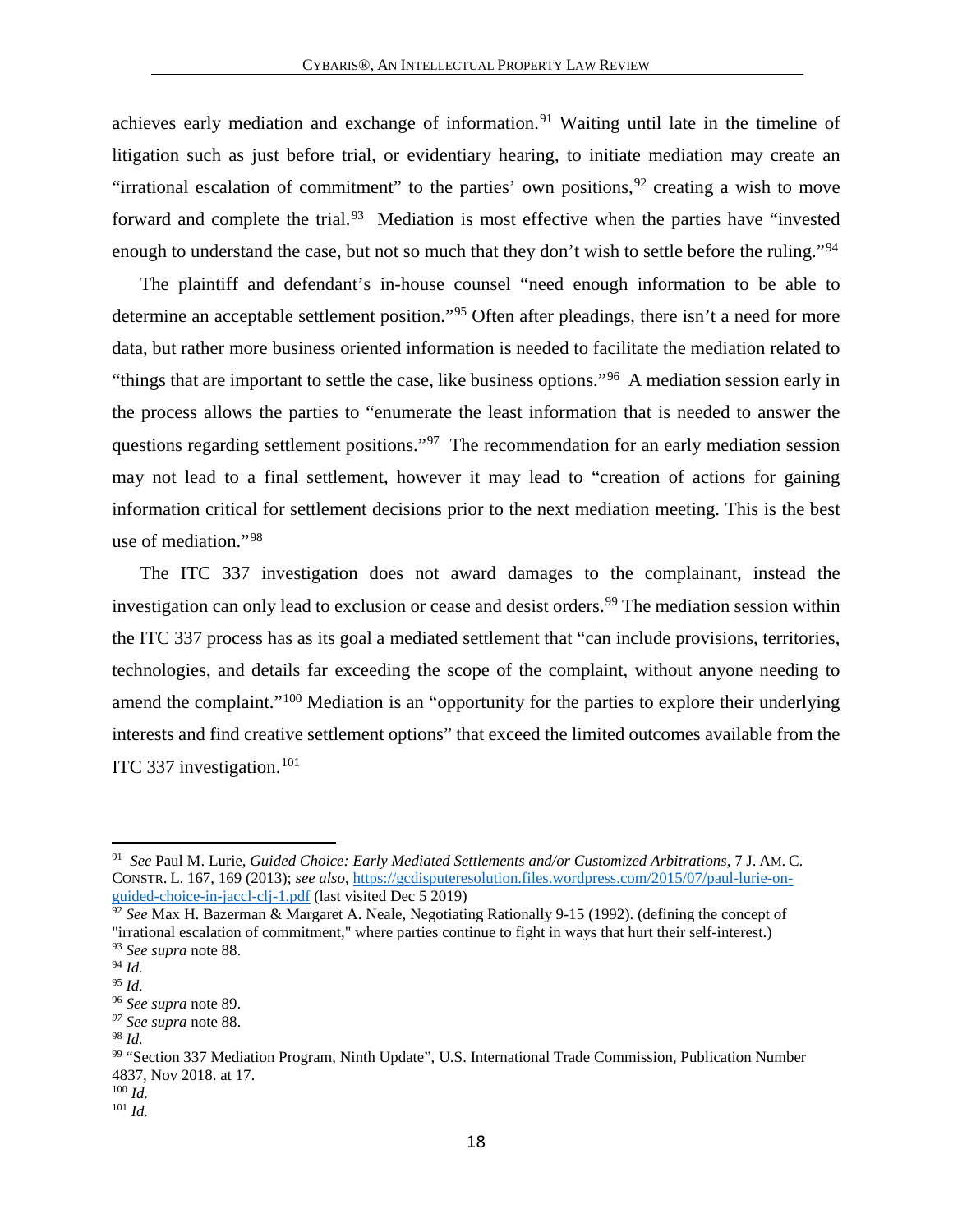Ms. Harrie Samara indicates that as a mediator it is a best practice to understand the parties' business "interests in business solutions, whether there is there a global settlement possibility, and are there other issues being litigated in district court."[102](#page-19-0) A best practice is for the mediator to start pursuing avenues of business solutions "before folks get to the table."[103](#page-19-1) The mediator should not assume the complainant just wants the respondents "out of the market," which is essentially the only remedy available from the ITC 337 investigation.<sup>[104](#page-19-2)</sup> Litigation is a process and "along the way objectives of the parties may change, and that can be used advantageously in mediation."<sup>[105](#page-19-3)</sup>

In reflecting on successful mediation, Judith Meyer states that "mediation is a process, mediation is a discussion."[106](#page-19-4) In limiting the mediation to one-day "success rates are not optimized."[107](#page-19-5) Participants need time to reflect on their positions or offers, and time to "sleep on it."[108](#page-19-6) To reach a successful settlement the parties "have to develop trust and a style of conversation" which often requires time.<sup>109</sup> "Working with the judge from the beginning" to coordinate mediation, "is a great way to get parties to learn how to talk to each other, they are very good at solving their own problems."[110](#page-19-8)

In a discussion with Sandra Sellers, she indicated that even though the ITC represents mediation as a one-day process, the "one-day is a myth" and "is not a mechanism to provide for productive conversation."[111](#page-19-9) For successful mediation pre-work is required. Generally, there are

<sup>102</sup> *See supra* note 89

<span id="page-19-1"></span><span id="page-19-0"></span>*<sup>103</sup> Id.*

<span id="page-19-3"></span><span id="page-19-2"></span>*<sup>104</sup> Id*. 105 *Id.*

<span id="page-19-4"></span><sup>106</sup> *See supra* note 88 *<sup>107</sup> See supra* note 88

<span id="page-19-6"></span><span id="page-19-5"></span><sup>108</sup> *Id.*

<span id="page-19-7"></span>*<sup>109</sup> Id.*

<span id="page-19-8"></span><sup>110</sup> *Id.*

<span id="page-19-9"></span><sup>111</sup> Telephone interview with Sandra Sellers, Professor of Mediation, Georgetown Univ. Law Ctr. (Dec. 5, 2019) (Ms. Sellers has mediated over a dozen ITC investigations and is an Adjunct Professor in Mediation at Georgetown University Law Center since 2003 and is a Professional Lecturer in Law and Adjunct Professor at George Washington University Law School since 2010. Ms. Sellers served as President of the ITC Trial Lawyers Association in 1993. She was a member of the Board of Directors of the International Trademark Association (INTA), and Chair of the ADR Committee. She was Chair of the International Institute for Conflict Prevention and Resolution (CPR)'s Committee on Information Technology Conflict Management, which developed more effective ways to avoid and resolve conflict in IT projects. She was a member of the American Bar Association (ABA)'s E-Commerce and ADR Task Force and also of the ABA's Y2K ADR Task Force. She is the author of Avoiding and Resolving Information Technology Disputes, (author of chapters 1, 4, 6), International Institute for Conflict Prevention and Resolution (CPR) (2005); "Practice At The International Trade Commission," Intellectual Property Counseling and Litigation, Matthew Bender & Co., (multi-volume treatise published 1988-94); various articles on mediation, software licensing, intellectual property litigation. Ms. Sellers is a certified mediator for the International Mediation Institute; is on the panel of neutrals for the World Intellectual Property Organization (WIPO) Arbitration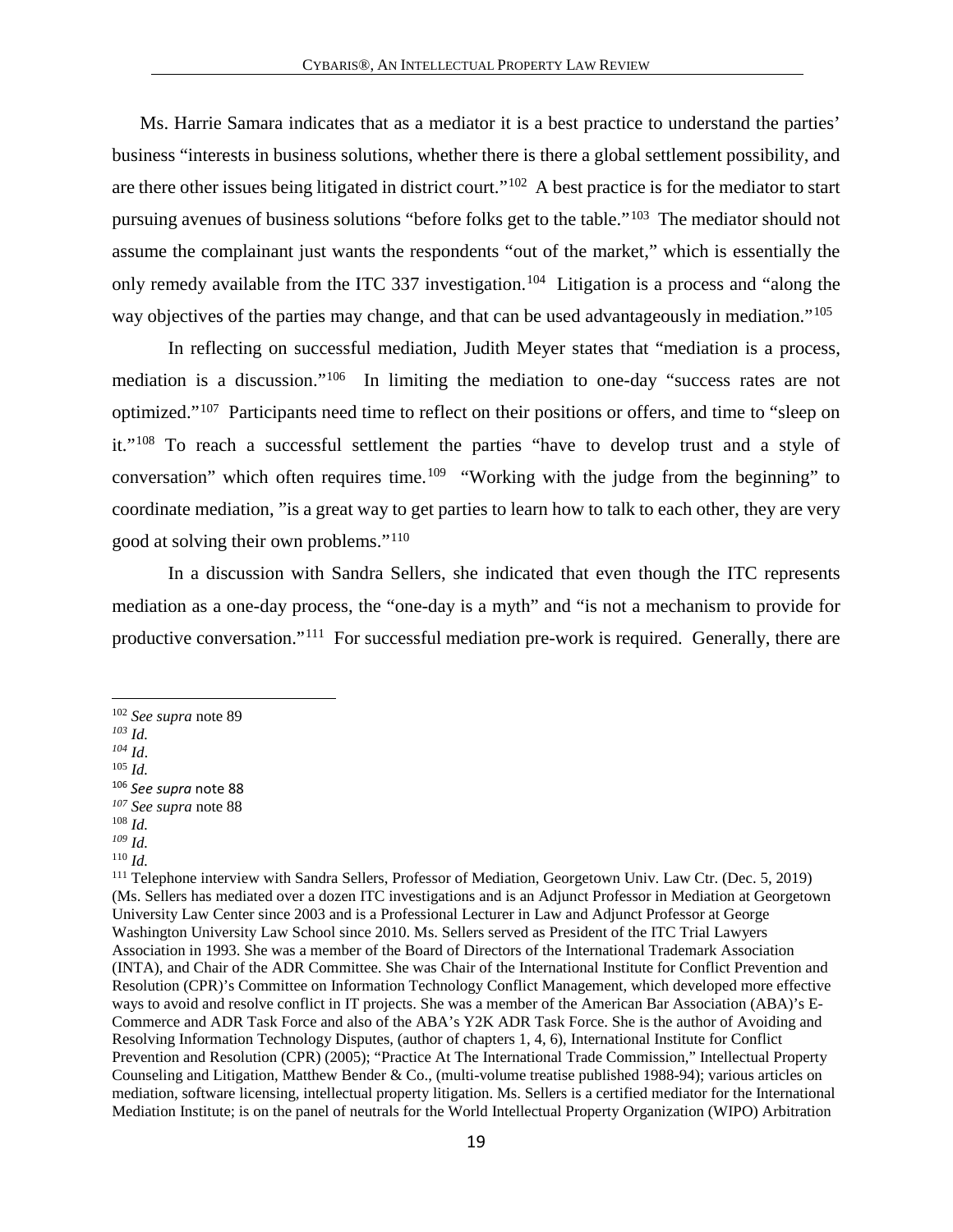multiple respondents within an investigation, often five to seven.<sup>[112](#page-20-0)</sup> The number of parties requires significant scheduling complexity.<sup>[113](#page-20-1)</sup> There generally is no single spokesperson for all respondents regarding mediation, and each respondent has different business interests related to settlement.<sup>114</sup> While litigating against the complainant, the respondents may be united to show patent non-infringement or invalidity positions but "their settlement goals may all be unique even within the same industry regarding terms of settlement."<sup>[115](#page-20-3)</sup> "Each respondent has different interests."<sup>[116](#page-20-4)</sup>

In order to understand each respondent's interests, Sandra Sellers has several steps. First, she schedules a call with all parties' principals and counsels to setup logistics of the mediation.<sup>[117](#page-20-5)</sup> Second, she determines who are the primary respondents that need to settle first for the other respondents to be comfortable with settlement.<sup>[118](#page-20-6)</sup> The primary respondents are the focus of the first mediation session, or will be allocated majority of the time, although the scheduling order from the ALJ requires all of the parties to have mediation.<sup>[119](#page-20-7)</sup> Scheduling needs to accommodate all parties, but it is useful to divide the mediation across multiple days to accommodate parties in a logical order.<sup>[120](#page-20-8)</sup> Then, each party is requested to submit two mediation statements: (1) a brief to be shared with the opposing side that relate to what the main issues are before the commission, and (2) a confidential statement to the mediator (not to be shared with the opposing side) relating to settlement goals of the party.[121](#page-20-9) Then, in separate calls with each party, the mediator seeks to understand the parties expectations of the mediator.<sup>[122](#page-20-10)</sup> "The mediator is typically not an expert in each sides' technology."<sup>[123](#page-20-11)</sup> On the first phone call, "there needs to be agreement if the mediation is business focused or technology focused." Most of the time parties "seek to have a business focus for mediation to reach a business decision."[124](#page-20-12)

 $\overline{a}$ 

- <span id="page-20-1"></span><sup>113</sup> *Id.*
- <span id="page-20-2"></span><sup>114</sup> *Id.* <sup>115</sup> *Id.*
- <span id="page-20-4"></span><span id="page-20-3"></span><sup>116</sup> *Id.*

- <span id="page-20-6"></span><sup>118</sup> *Id.*
- <span id="page-20-7"></span><sup>119</sup> *Id.*
- <span id="page-20-8"></span><sup>120</sup> *Id.* <sup>121</sup> *Id.*
- <span id="page-20-10"></span><span id="page-20-9"></span><sup>122</sup> *Id.*

<sup>124</sup> *Id.*

<sup>&</sup>amp; Mediation Center; the International Trademark Association; the International Institute for Conflict Prevention and Resolution (CPR).)

<span id="page-20-0"></span><sup>112</sup> *Id.*

<span id="page-20-5"></span><sup>117</sup> *Id.*

<span id="page-20-12"></span><span id="page-20-11"></span><sup>123</sup> *Id.*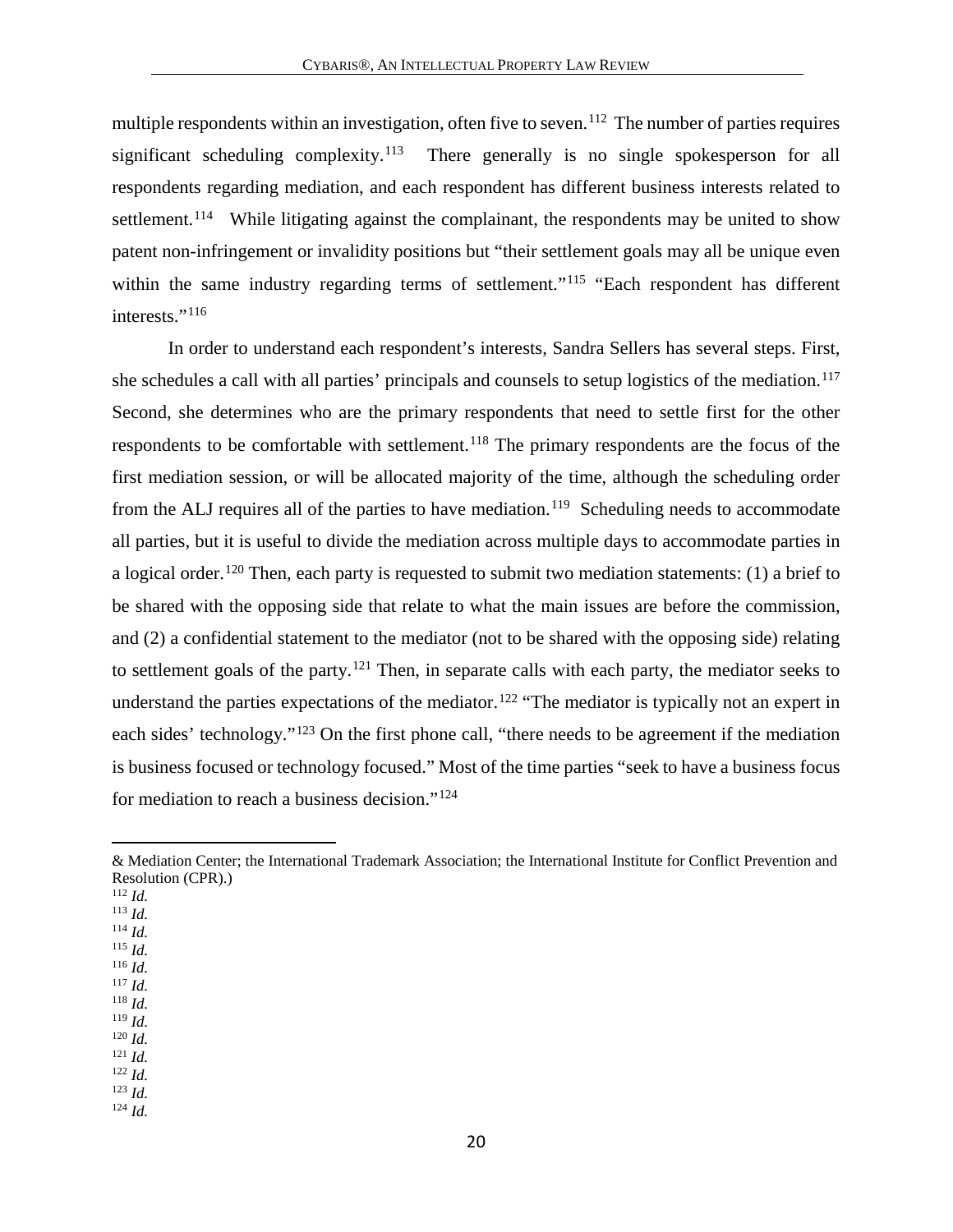The ALJ will give a deadline for completion of the one-day mediation session as part of the scheduling conference, however mediation "needs to be done well before the deadline and doesn't have to be performed only on that day."<sup>[125](#page-21-0)</sup> The mandatory nature from the ALJ's scheduling order, "may affect the parties good faith approach to mediation" as it "affects their attitude of just trying to satisfy the judges requirement to 'check the box' for mediation."[126](#page-21-1) Frequently there are "last minute" mediation requests, that drive short deadlines, that do not allow for the desired "relationship building between principals" that typically leads to successful settlement.<sup>[127](#page-21-2)</sup> "Good mediators are able to understand parties' expectations of settlement ranges."[128](#page-21-3) Based on her ITC experiences, Ms. Sellers indicated that parties "have to have a demand that is justifiable; the mediator needs to be able to explain a rational goal to the opposing side, which equates to a license agreement and/or a cash payment."<sup>[129](#page-21-4)</sup>

Another interesting difference related to ITC investigation mediation, is the impact of concurrent litigation activities such as Inter-Parte Reviews (IPR) filed at the U.S. Patent and Trademark Office (USPTO) Patent Trial and Appeal Board (PTAB).<sup>[130](#page-21-5)</sup> Parties may be able to review the PTAB's initial decision document to "move forward" with an IPR investigation prior to mediation.<sup>[131](#page-21-6)</sup> This decision document will contain an initial detailed analysis by the USPTO related to validity of the patent, based on ex-parte input from one of the parties.<sup>[132](#page-21-7)</sup> The USPTO IPR process can be used to inform the settlement decisions of the parties regarding how likely the patent claims are to survive the IPR review.<sup>[133](#page-21-8)</sup> This does "color" the decision process within mediation for the ITC investigation, making particular parties either more or less likely to seek settlement.<sup>[134](#page-21-9)</sup>

When mediation is scheduled "so late in the process, the parties are already entrenched, and have already put in their blood sweat and tears, it is very difficult to get them change their

 $\overline{a}$ 

<span id="page-21-5"></span><span id="page-21-4"></span><sup>130</sup> *Id.*

<sup>125</sup> *Id.*

<span id="page-21-1"></span><span id="page-21-0"></span><sup>126</sup> *Id.*

<span id="page-21-2"></span><sup>127</sup> *Id.* <sup>128</sup> *Id.*

<span id="page-21-3"></span><sup>129</sup> *Id.*

<span id="page-21-6"></span><sup>131</sup> *Id.*

<span id="page-21-7"></span><sup>132</sup> *Id.*

<span id="page-21-9"></span><span id="page-21-8"></span> $133$  *Id.* (IPR's are typically filed by a respondent in an ITC investigation in an attempt to invalidate the complainant's asserted patent). <sup>134</sup> *Id.*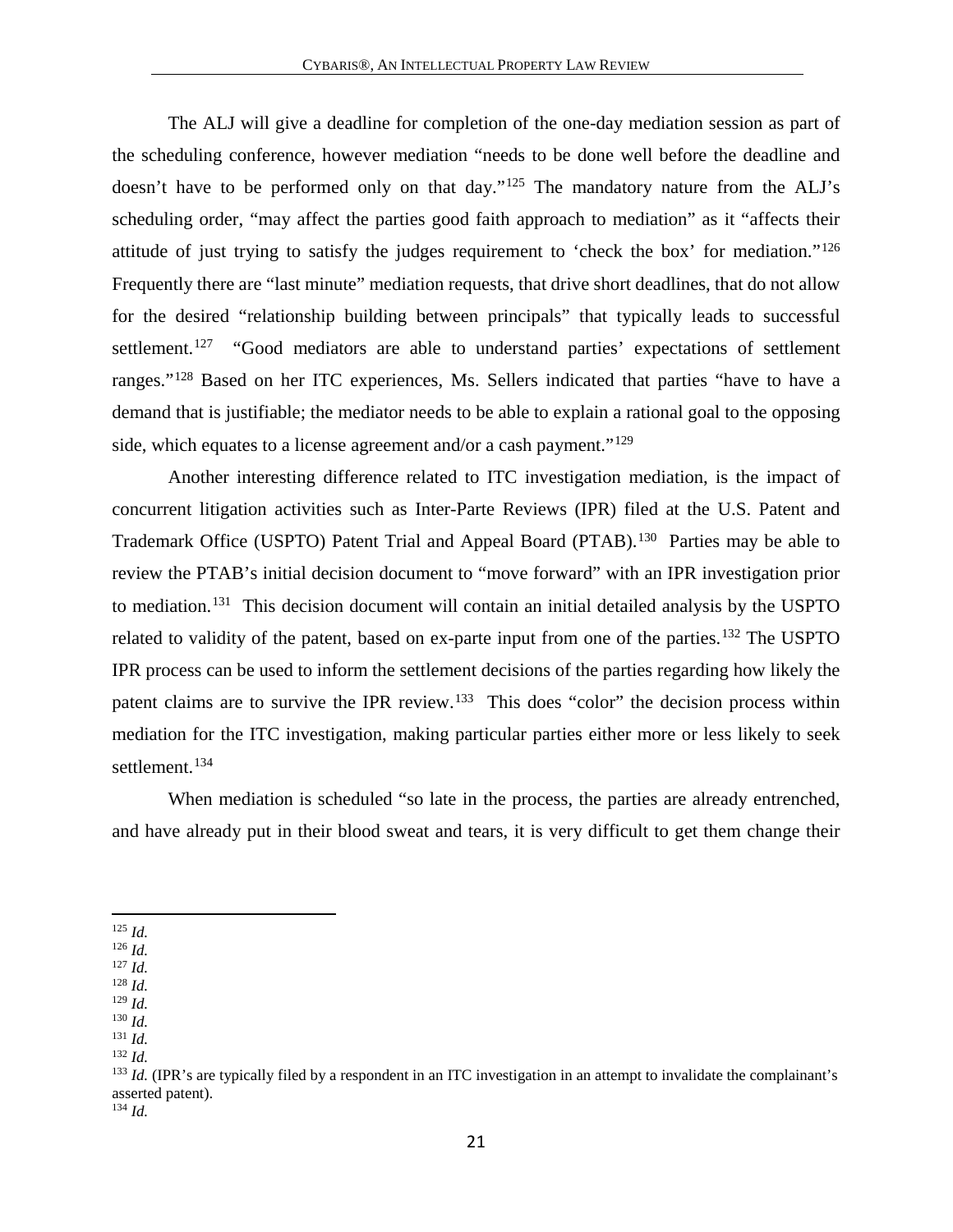thought process to think towards settlement."[135](#page-22-1) Minimum discovery would need to be completed for the first mediation, although "this could be a limited effort."<sup>[136](#page-22-2)</sup> A suggestion would be to setup a pre-mediation meeting early in the investigation "to allow principals to meet in an initial discussion at the beginning of discovery," for discussion on "business and economics" of the businesses.[137](#page-22-3) This "sets the interaction" and creates a "common of relationship, for later mediation discussions that helps create earlier settlement without 'vilifying the other side' through the litigation."<sup>[138](#page-22-4)</sup> This allows for early discussion related to damages that "allows for more effective discussion of damages prior to spending significant litigation costs."[139](#page-22-5) Principals can "collaborate on damages models that make sense," and take time to figure out data that might be needed to reach a decision.[140](#page-22-6)

Often, the goal of the complainant may, in fact, be a licensing settlement rather than an exclusion order. Use of the ITC as a "rocket docket" has been used to create strike cases against defendants to reach faster licensing settlement.<sup>[141](#page-22-7)</sup> Even if the complainant is seeking to force settlement by pressing ITC pro-plaintiff litigation, a pre-discovery mediation session may provide earlier knowledge of information needed for an early assessment of costs compared to potential licensing benefit for respondents. In this way both parties benefit from earlier mediation in the process.

### <span id="page-22-0"></span>VI. IMPROVEMENTS TO ITC MEDIATION PROCESS THAT MAY YIELD MORE EFFICIENT OUTCOMES

Based on the differences outlined above between the ITC, section 337, investigation processes and typical patent claim litigation in federal district court, there are several potential improvements that this paper asserts are needed.

First, an improvement would be requiring that the one-day mediation be moved to an earlier point in the investigation schedule. Specifically, it may be feasible to initiate mediation

 $\overline{a}$ <sup>135</sup> *Id.*

<span id="page-22-2"></span><span id="page-22-1"></span><sup>136</sup> *Id.*

<span id="page-22-3"></span><sup>137</sup> *Id.*

<span id="page-22-5"></span><span id="page-22-4"></span> $139$  *Id.* 

<span id="page-22-6"></span><sup>140</sup> *Id.*

<span id="page-22-7"></span><sup>141</sup> Donald J. Suda, *Complainant Fraud on the International Trade Commission: Is There A Standard?* 35 CATH. U.L. REV. 545 (1986).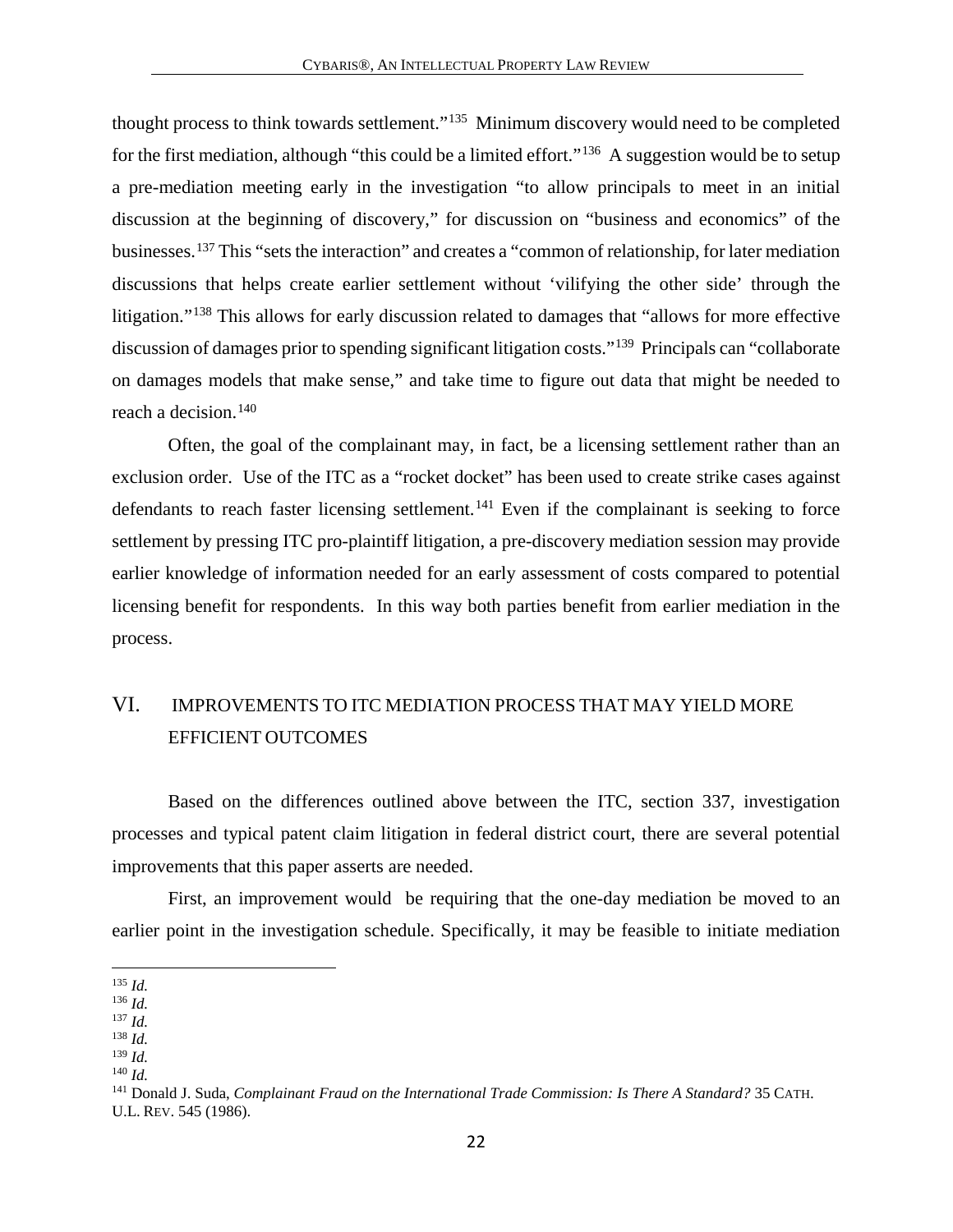immediately after the complainant has issued the Complaint and the respondent has submitted their Response.<sup>[142](#page-23-1)</sup> The requirements of a Complaint requesting initiation of an ITC investigation are different from district court "notice pleading" essentially requiring fact pleading.<sup>[143](#page-23-2)</sup> This level of detail in both Complaint and Response allows for a more rational assessment of ITC litigation costs, assessment of likelihood to find infringement, and comparison to true royalty value of the patent claims.

However, if mediation is conducted prior to the "*Markman*" (patent claim construction) hearing, either side may not be as "confident in their case."<sup>144</sup> The uncertainty in how the ALJ may rule is highest right after filing of the initial briefs when the investigation outcome may be most uncertain.[145](#page-23-4) After the *Markman* hearing, there may be less uncertainty in the outcome, and parties may be more eager to mitigate their risk as to the ALJ's decision. [146](#page-23-5) The *Markman* hearing, within patent litigation, is the judge's ruling on claim interpretation.<sup>[147](#page-23-6)</sup> Harrie Samaras points out that "sometimes it takes a decision from the ALJ" to create incentive for the parties "to come to the table." [148](#page-23-7) The *Markman* hearing is held prior to the conclusion of the discovery process, typically within 5 to 6 months of the start of the ITC investigation.<sup>[149](#page-23-8)</sup> This is earlier than the timing of the single day mediation required as part of the ITC section 337 process, as the ITC single day mediation is scheduled after requests for summary judgement have been filed, but prior to the Evidentiary hearing. [150](#page-23-9)

# <span id="page-23-0"></span>**The Importance of the** *Markman* **Hearing within ITC section 337 Investigations, as it Relates to Concurrent and Future Parallel Litigation**

<span id="page-23-2"></span><span id="page-23-1"></span><sup>142</sup> *See* 19 C.F.R. § 210.13 (2013). 143 *See supra*note 89. 144 *Id.*

<span id="page-23-4"></span><span id="page-23-3"></span><sup>145</sup> *Id.*

<span id="page-23-5"></span><sup>146</sup> *Id.*

<span id="page-23-6"></span><sup>147</sup> *See* Markman v. Westview Instruments, Inc.*,* 517 U.S. 370, 390 (1996) (interpretation of patent claim language is a matter of law, that is resolved by the judge).

<span id="page-23-7"></span><sup>148</sup> *See supra* note 89

<span id="page-23-8"></span><sup>149</sup> *See supra* note 19. 150 *Id.*

<span id="page-23-9"></span>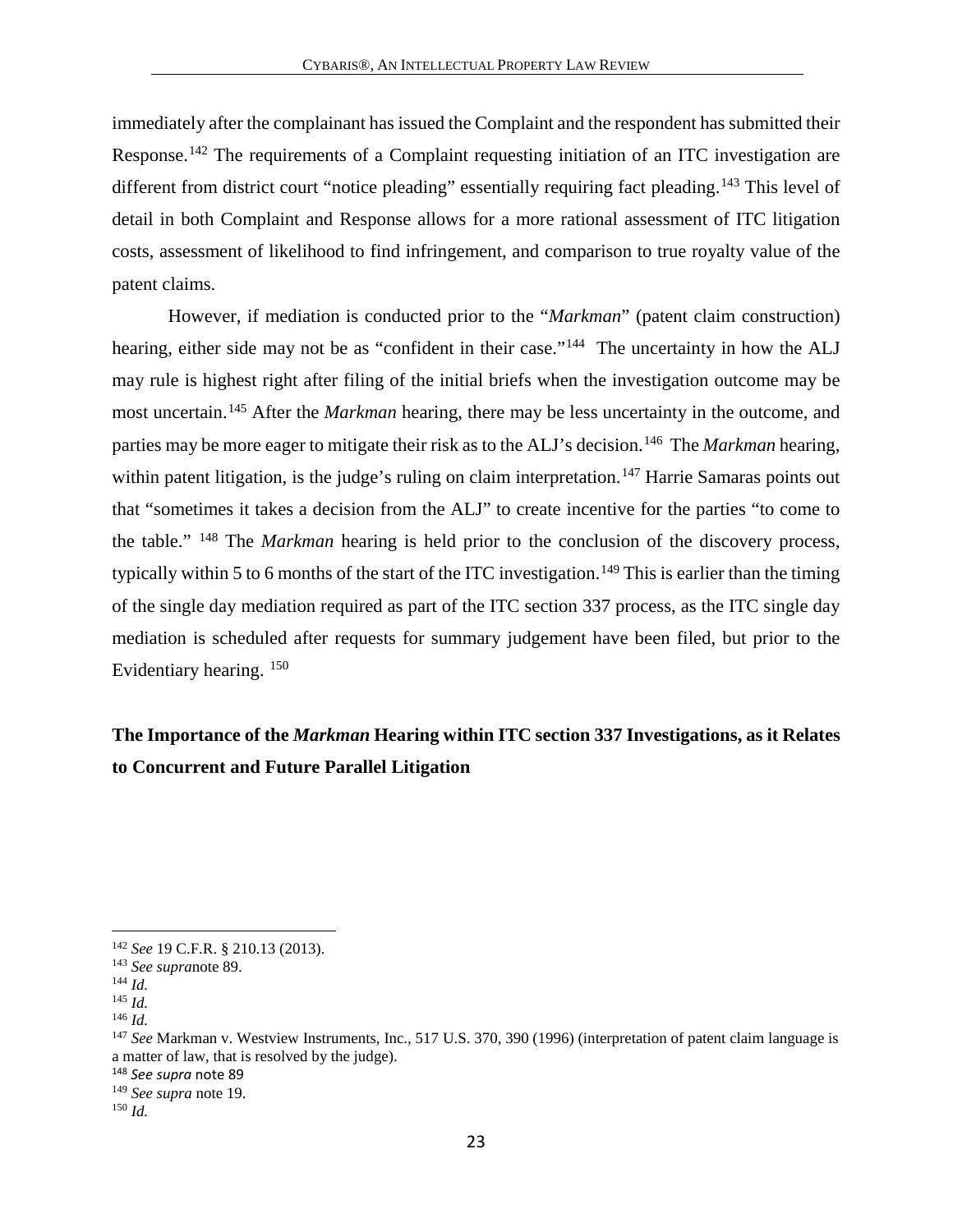The *Markman* (claim construction) hearing is the "linchpin of . . . many disputes in patent law."[151](#page-24-0) A patent's claims "define with words the limits of the inventor's exclusive rights, just as physical boundaries may define the limits of real property rights."[152](#page-24-1) The *Markman* hearing interprets the words used in the claims to define their technical scope, which in turn allows the court to "define the boundaries of the patent by interpreting its claims."[153](#page-24-2)

Once these claim term definitions are determined as the foundation of litigation, then the patent claims may be analyzed to determine whether the patent has been infringed and "whether it ought to have been granted in the first place."<sup>[154](#page-24-3)</sup> As claim construction is determined to be a matter of law, decided by a judge alone, the standard of review for the appellate court (Federal Circuit) is *de novo*, which allows for the Federal Circuit to review these critical definition decisions for consistency in interpretation. [155](#page-24-4)

However, another issue regarding patent claim language has historically been that claim construction interpretation standards have not been the same in all patent litigation venues. After 2005, federal district courts have applied the *Phillips* standard<sup>[156](#page-24-5)</sup> within intellectual property patent litigation, for interpretation of the wording of patent claims as to how the terms should be construed for meaning as "a person of ordinary skill in the art" would define the terms. This is counter to historical use of the individual patent's own "specification" section that an inventor uses to describe the invention, scope of the invention, and patentable features to restrict the specific meaning of terms.[157](#page-24-6) The *Phillips* standard does not only rely on the interpretation of context from the specification of the patent to construe the interpretation of the patent's claims, but rather places more weight on interpretation of terms by a skilled person from within the same industry or technical background of the invention.[158](#page-24-7) Interestingly, prior to 2018, the US Patent Office used a "broadest reasonable interpretation" (BRI) standard for Inter-Partes Review (IPR) to construe

<span id="page-24-0"></span><sup>151</sup> Jeffery A. Lefstin, *The Measure of the Doubt: Dissent, Indeterminacy, and Interpretation at the Federal Circuit,* 58 HASTINGS L.J. 1025 (2007).<br><sup>152</sup> Id. at 1025.

<span id="page-24-1"></span><sup>&</sup>lt;sup>153</sup> *Id.* at 1025.

<span id="page-24-3"></span><span id="page-24-2"></span><sup>154</sup> *Id.*

<span id="page-24-4"></span><sup>155</sup> *See* Cybor Corp. v. FAS Techs., Inc., 138 F.3d 1448, 1454 (Fed. Cir. 1998).

<sup>156</sup> *See* Phillips v. AWH Corp., 415 F.3d 1303 (Fed. Cir. 2005).

<span id="page-24-6"></span><span id="page-24-5"></span><sup>157</sup> *Id.*

<span id="page-24-7"></span><sup>158</sup> *Id.*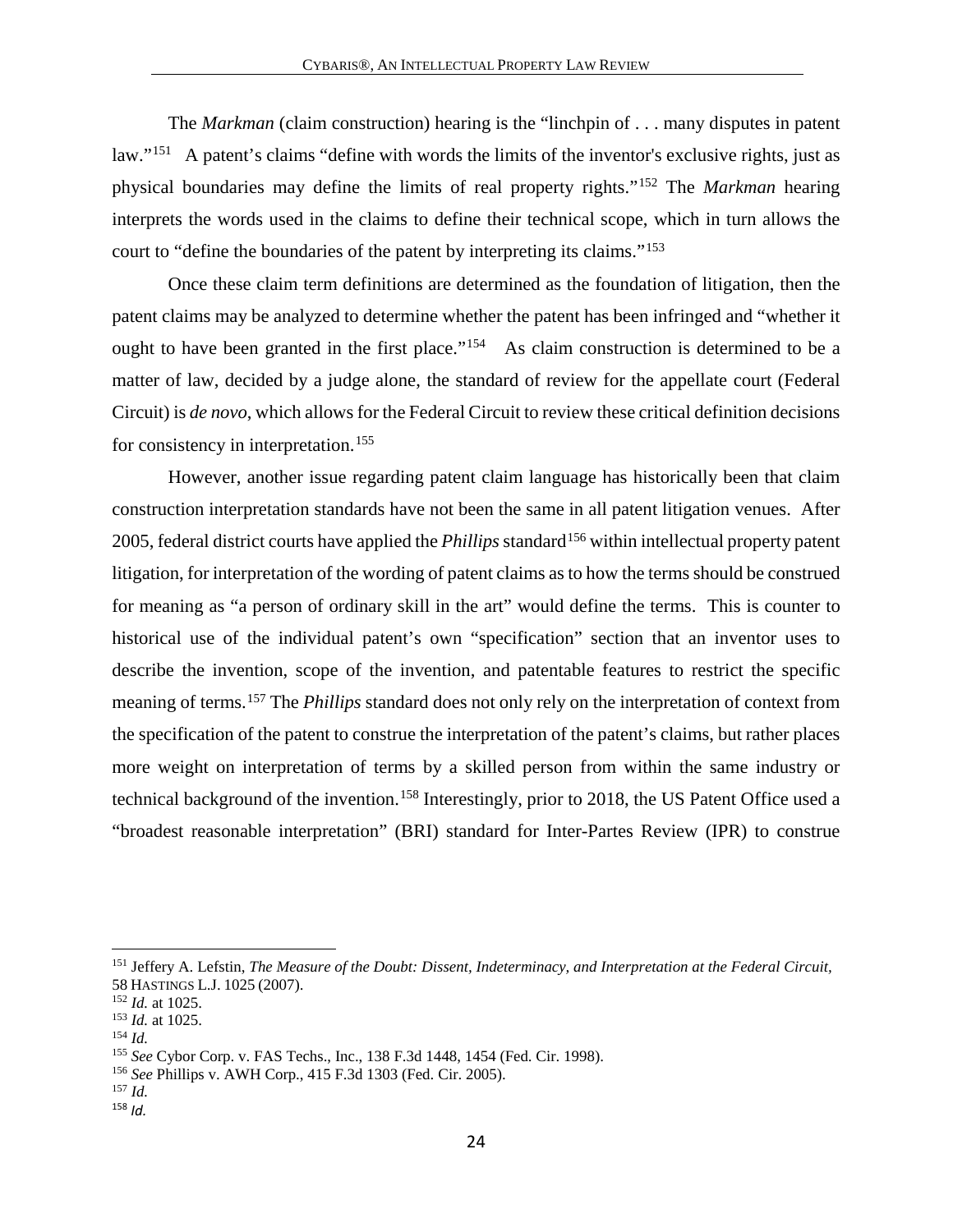claims to determine validity over prior art, which is different than the *Phillips* standard.[159](#page-25-0) While most patent owners would like a very broad interpretation of their patent claims regarding infringement during litigation within a federal district court, the opposite is true when defending the validity of their patent claims as part of an IPR proceeding. Broader claim interpretations allow for a larger set of potential prior art (or patents) to be raised to the US Patent Office to invalidate the novelty of the patent's claims during the IPR proceeding.<sup>[160](#page-25-1)</sup> The BRI standard that was used in IPR proceedings made "it much easier for the patent challenger to prevail" to invalidate patent claims in proceedings at the PTO than when in district court litigation.<sup>[161](#page-25-2)</sup>

The BRI standard is different for claim construction interpretation than the district court *Phillips* standard.<sup>[162](#page-25-3)</sup> From a strategy standpoint, this encouraged any defendant in patent litigation to immediately file an IPR with the PTO against the patent being asserted against them in district court (or in an ITC investigation). As an illustration, 86.8% of IPRs filed with the Patent Trials and Appeals Board (PTAB) of the USPTO in 2018 were for patents that were in active litigation.<sup>[163](#page-25-4)</sup> In 2018, the USPTO updated the Final Rules Package on Inter Partes Review (IPR) Claim Construction to adopt the *Phillips* standard for claim construction, moving away from broadest reasonable interpretation (BRI), bringing the IPR proceeding into alignment with both the ITC and district court standards of claim construction<sup>[164](#page-25-5)</sup>. Further, claim construction definitions from an ITC proceeding or a federal court, that were from cases prior to an IPR litigation, "will be considered" by the IPR proceeding to define claim terms. [165](#page-25-6) The goal of the US Patent and Trademark office in adopting the *Phillips* standard is to "lead to greater consistency with the federal courts and the ITC, where such consistency will lead to greater certainty as to the scope of issued patent claims, but it will also help achieve the goal of increasing judicial efficiency."[166](#page-25-7)

While this may change may arguably decrease the amount of claims invalidated in IPR proceedings, this recent rule update unifies the standards between ITC, IPR, and district court

<span id="page-25-0"></span> <sup>159</sup> *See* Gregory Dolin, *Dubious Patent Reform*, 56 B.C. L. REV. 881, 916 (2015) (explaining that the broadest reasonable construction standard "makes it much easier for the patent challenger to prevail" in proceedings at the PTO than in district court litigation).

<span id="page-25-1"></span> $160$  *Id.* 

<span id="page-25-2"></span><sup>161</sup> *Id.*

<span id="page-25-3"></span><sup>162</sup> *Id.*

<span id="page-25-4"></span><sup>163</sup> Changes to the Claim Construction Standard for Interpreting Claims in Trial Proceedings Before the Patent Trial and Appeal Board, 83 FR 51340, 51342 (Oct. 11, 2018) (to be codified at 37 C.F.R. 42).

<span id="page-25-5"></span> $164$  *Id.* 

<span id="page-25-6"></span><sup>165</sup> *Id.*

<span id="page-25-7"></span><sup>166</sup> *Id.* at 51344.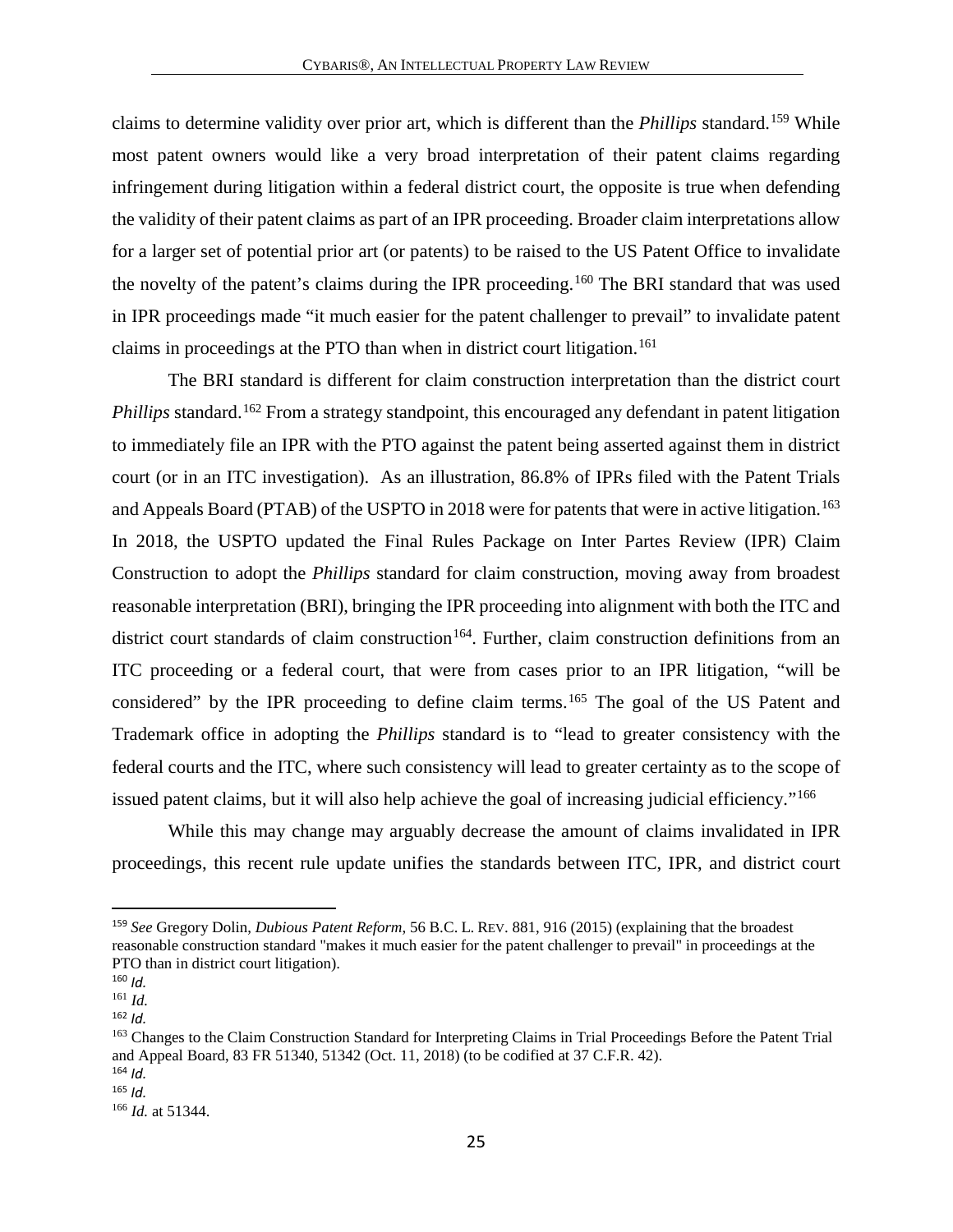claim construction, giving more weight to the ITC 337 investigation *Markman* hearing's ability to shape future litigation scope and infringement risks. As shown previously, an ITC section 337 investigation can be used as an intellectual property strike case, as the first and fastest case to be filed when employing a larger intellectual property litigation strategy.<sup>[167](#page-26-2)</sup> Therefore, the initial *Markman* hearing is very important from a strategic standpoint as an early ruling, that sets precedent for claim interpretation within future litigation, such as in IPR and district court litigation.

#### <span id="page-26-0"></span>**Additional Process Improvements**

Second, if early mediation is perceived to be too onerous by the parties, perhaps an early scheduling requirement for mediation might only be required for respondents with domestic industry jobs, where disruption or exclusion of imports would materially affect U.S. workers. This would require establishing a domestic industry assessment for respondents, like the assessment that is already established for complainants.

Third, another useful approach, that is more policy related than IP related, would be to weigh domestic industry "prong" content of both plaintiff and respondent prior to agreement to institute an investigation by the ITC. For example, if the respondent employs 2000 domestic workers related to the business that the allegedly infringing imported product (or imported component) supports in domestic manufacturing and sales, but the complainant only has 20 workers engaged in using the same technology, then it may be more reasonable to allow a respondent to shift venue to federal district court to allow the district court to ascertain remedy and damages using the more standard litigation in federal district court for domestic plaintiffs and defendants. This would promote judicial efficiency and allow for more significant mediation opportunities.

#### <span id="page-26-1"></span>VII. CONCLUSION

Due to pro-plaintiff outcomes the choice of initiating an ITC action may be the "litigation of choice" for plaintiffs as compared to actions in the federal district court, although requiring

<span id="page-26-2"></span><sup>167</sup> *See supra* note 19.